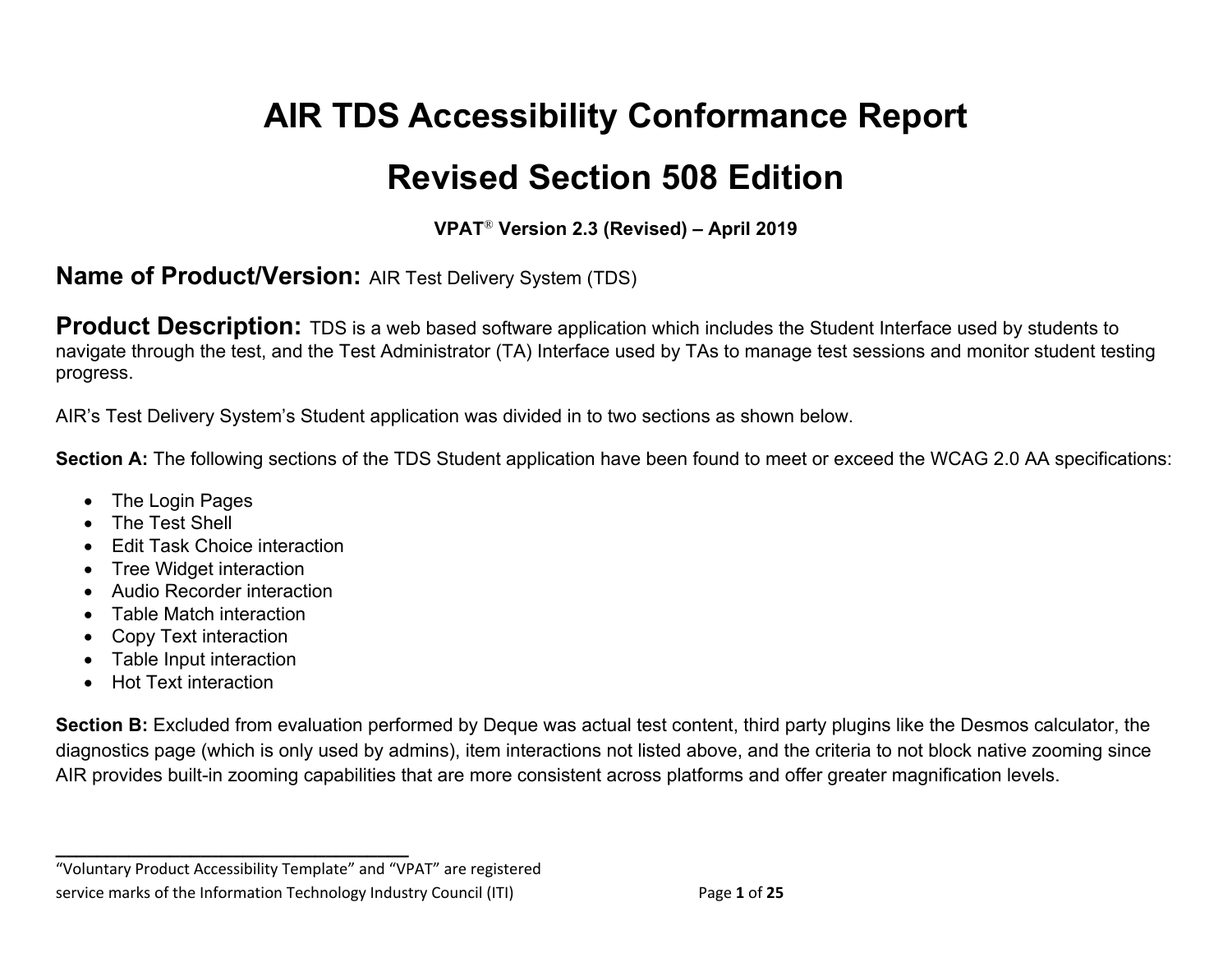The following interactions do not fully meet all WCAG guidelines due to the nature of the test taking environment. These interactions are answerable however using a variety of assistive technologies, without blockers, despite not fully meeting 100% of the guidelines:

- Multiple Choice interaction
- Multiple Select interaction
- Edit Task (fill in text) interaction
- Fill in the Blank interaction
- Simple Text response interaction
- Inline (drop-down) choice interaction
- Rich Text Editor interaction
- Word Builder interaction

#### Date: October 20<sup>th</sup> 2019

Contact information: Daniel Schwartz | AIR's TDS Accessibility Lead | [dschwartz@air.org](mailto:dschwartz@air.org)

 **Notes:** This VPAT has been created by Deque Systems Inc upon completion of an accessibility evaluation based on an agreed statement of work. Validation testing performed between 07/01/2018 and 09/30/2019 was limited only to evaluation of specific accessibility issues that were already reported.

 **Evaluation Methods Used:** Automation used aXe core rule engine 3.3.2 and manual assessment based on Windows 10 – Firefox 69.01 – NVDA 2019.2

#### **Applicable Standards/Guidelines**

This report covers the degree of conformance for the following accessibility standard/guidelines:

| <b>Standard/Guideline</b>                | <b>Included In Report</b> |
|------------------------------------------|---------------------------|
| Web Content Accessibility Guidelines 2.0 | Level A (Yes)             |
|                                          | Level AA (Yes)            |
|                                          | Level AAA (No)            |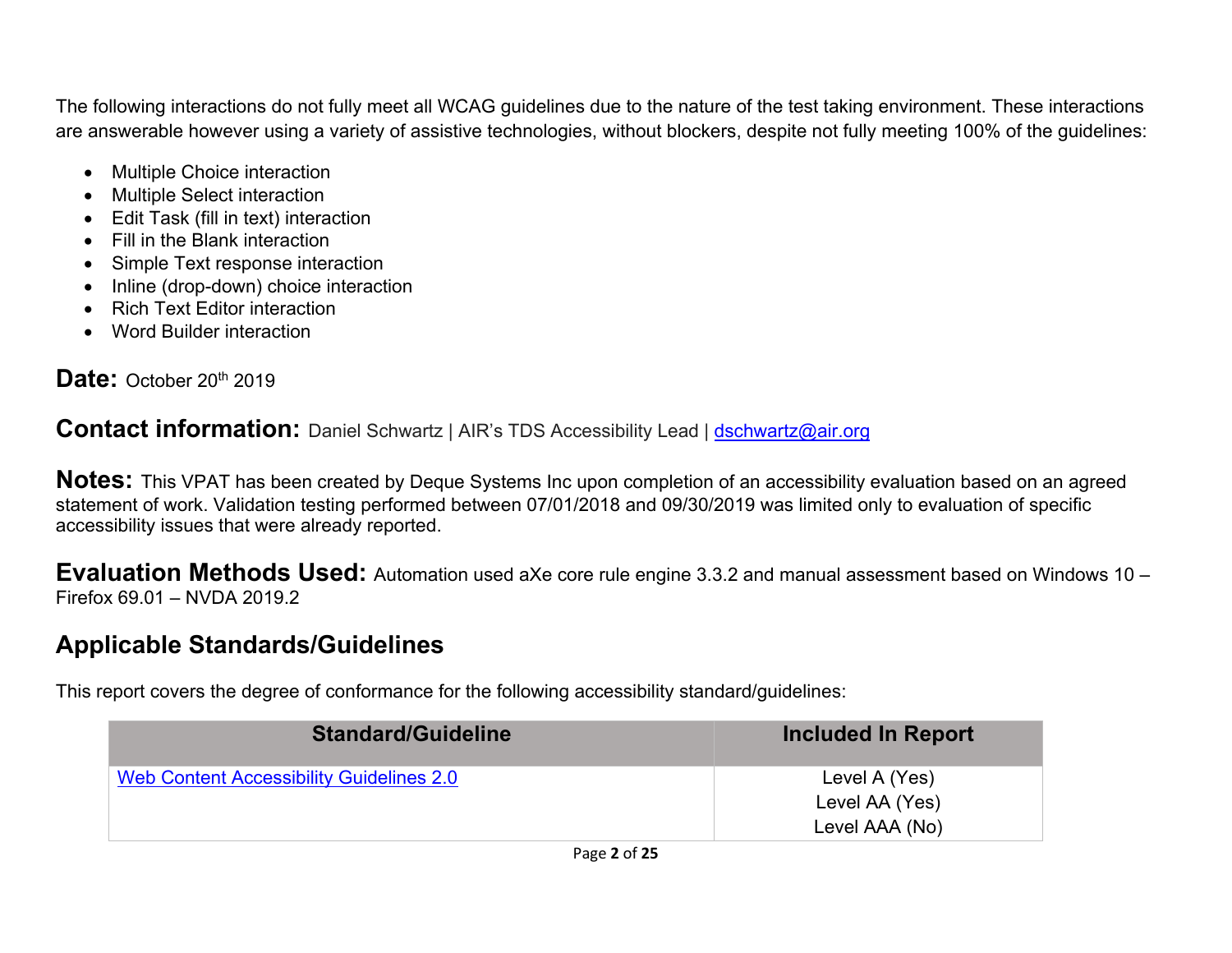#### **Terms**

The terms used in the Conformance Level information are defined as follows:

- • **Supports**: The functionality of the product has at least one method that meets the criterion without known defects or meets with equivalent facilitation.
- **Partially Supports**: Some functionality of the product does not meet the criterion.
- **Does Not Support**: The majority of product functionality does not meet the criterion.
- **Not Applicable**: The criterion is not relevant to the product.
- **Not Evaluated**: The product has not been evaluated against the criterion. This can be used only in WCAG 2.0 Level AAA.

## **WCAG 2.0 Report**

Tables 1 and 2 also document conformance with:

- Chapter 5 501.1 Scope, 504.2 Content Creation or Editing
- Chapter 6 602.3 Electronic Support Documentation

 Note: When reporting on conformance with the WCAG 2.0 Success Criteria, they are scoped for full pages, complete processes, and accessibility-supported ways of using technology as documented in the WCAG 2.0 Conformance Requirements.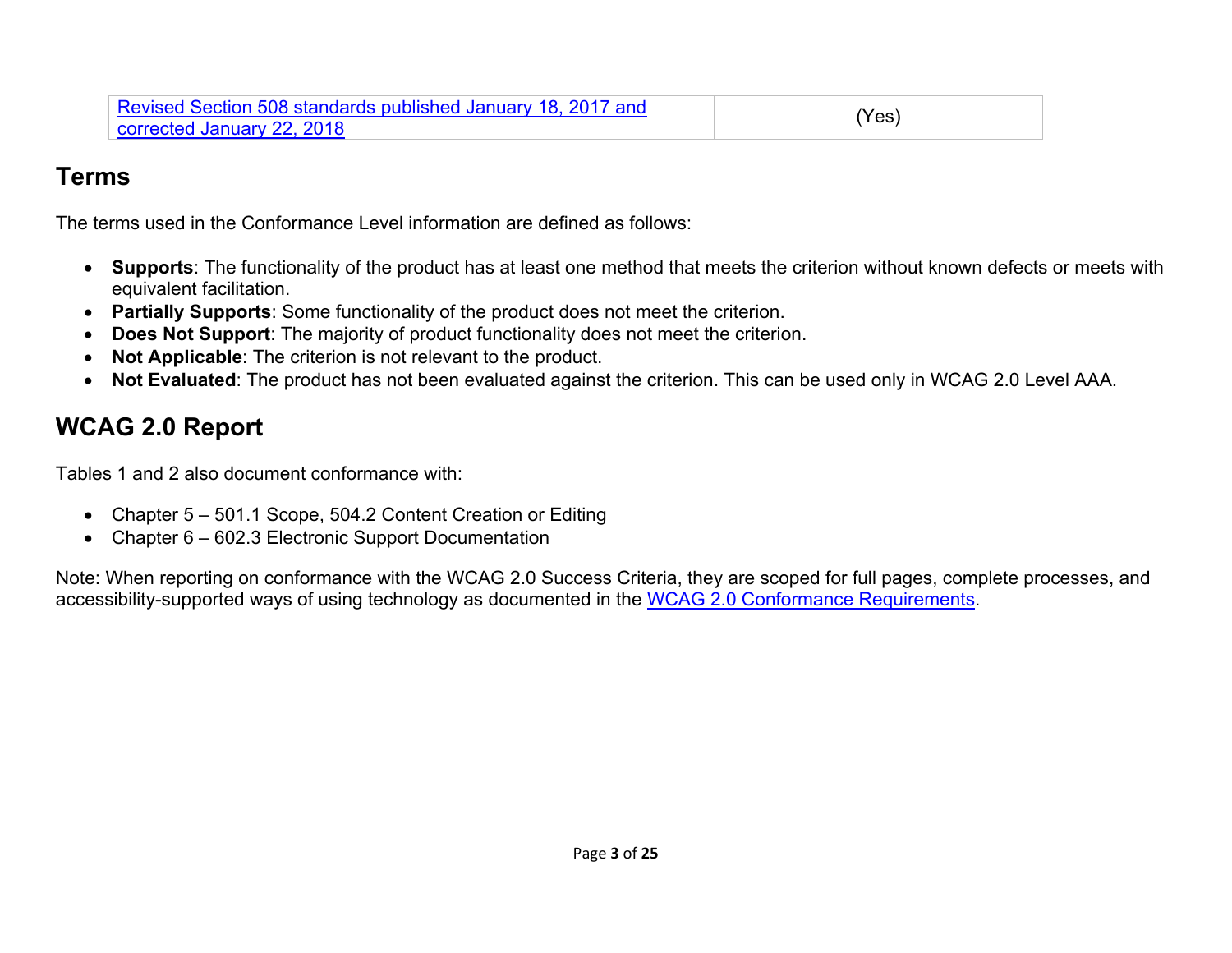#### **Table 1: Success Criteria, Level A**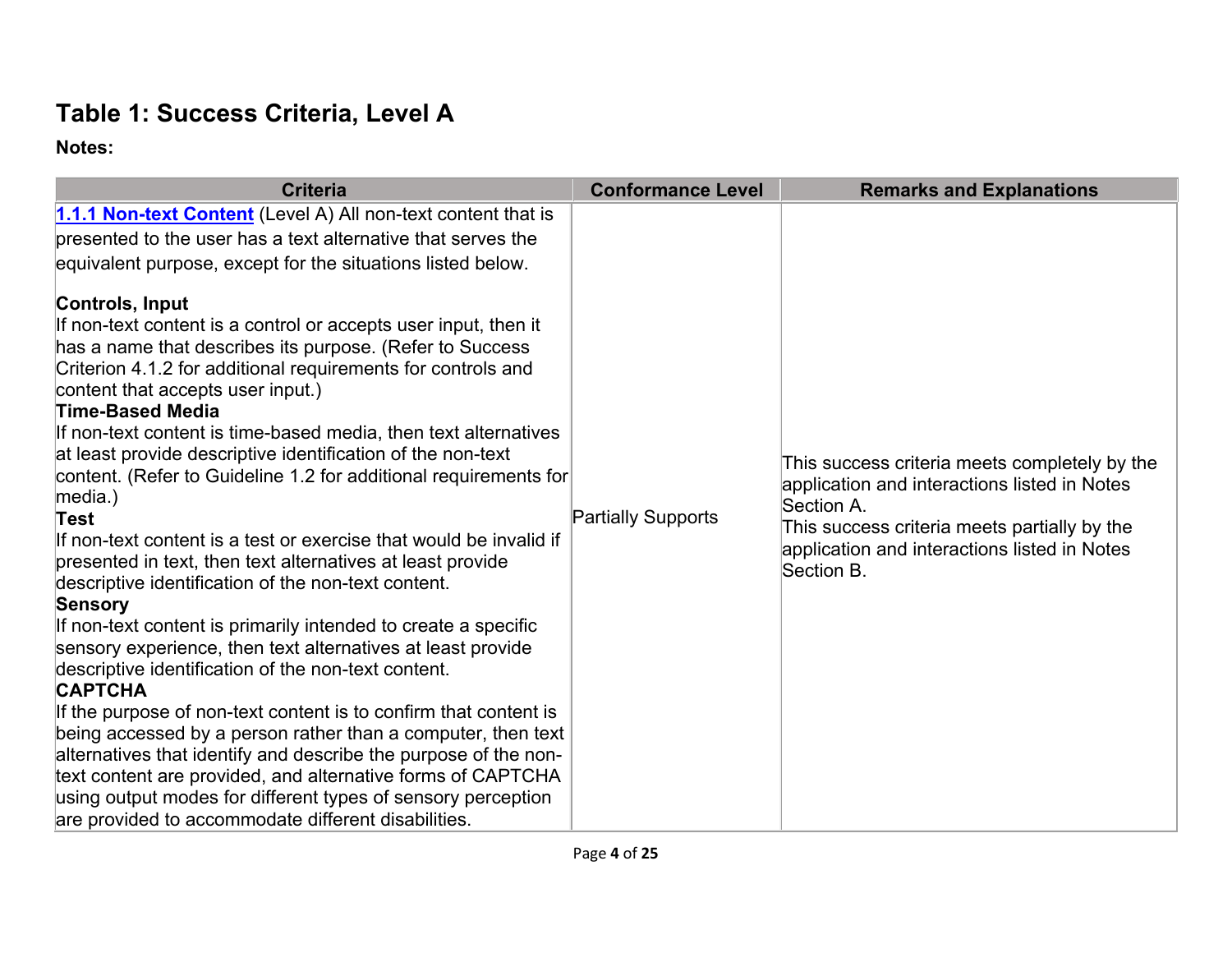| <b>Criteria</b>                                                                                                                                                                                                                                                                                                                                                                                                                                                                                                                                                                                                          | <b>Conformance Level</b>  | <b>Remarks and Explanations</b>                                                                                                                                                                                           |
|--------------------------------------------------------------------------------------------------------------------------------------------------------------------------------------------------------------------------------------------------------------------------------------------------------------------------------------------------------------------------------------------------------------------------------------------------------------------------------------------------------------------------------------------------------------------------------------------------------------------------|---------------------------|---------------------------------------------------------------------------------------------------------------------------------------------------------------------------------------------------------------------------|
| <b>Decoration, Formatting, Invisible</b><br>If non-text content is pure decoration, is used only for visual<br>formatting, or is not presented to users, then it is implemented<br>in a way that it can be ignored by assistive technology.                                                                                                                                                                                                                                                                                                                                                                              |                           |                                                                                                                                                                                                                           |
| 1.2.1 Audio-only and Video-only (Prerecorded) (Level A)<br>For prerecorded audio-only and prerecorded video-<br>only media, the following are true, except when the audio or<br>video is a media alternative for text and is clearly labeled as<br>such:<br><b>Prerecorded Audio-only</b><br>An alternative for time-based media is provided that<br>presents equivalent information for prerecorded audio-<br>only content.<br><b>Prerecorded Video-only</b><br>Either an alternative for time-based media or an audio<br>track is provided that presents equivalent information<br>for prerecorded video-only content. | <b>Partially Supports</b> | This success criteria meets completely by the<br>application and interactions listed in Notes<br>Section A.<br>This success criteria meets partially by the<br>application and interactions listed in Notes<br>Section B. |
| 1.2.2 Captions (Prerecorded) (Level A) Captions are<br>provided for all prerecorded audio content in synchronized<br>media, except when the media is a media alternative for<br>text and is clearly labeled as such.                                                                                                                                                                                                                                                                                                                                                                                                     | Supports                  | This success criteria meets completely by the<br><b>TDS Application.</b>                                                                                                                                                  |
| 1.2.3 Audio Description or Media Alternative<br><b>(Prerecorded)</b> (Level A) An alternative for time-based<br>media or audio description of the prerecorded video content is Supports<br>provided for synchronized media, except when the media is<br>a media alternative for text and is clearly labeled as such.                                                                                                                                                                                                                                                                                                     |                           | This success criteria meets completely by the<br><b>TDS Application.</b>                                                                                                                                                  |
| 1.3.1 Info and Relationships (Level A) Information, structure,<br>and relationships conveyed through presentation can<br>be programmatically determined or are available in text.                                                                                                                                                                                                                                                                                                                                                                                                                                        | Partially Supports        | This success criteria meets completely by the<br>application and interactions listed in Notes<br>Section A.<br>This success criteria is met partially by                                                                  |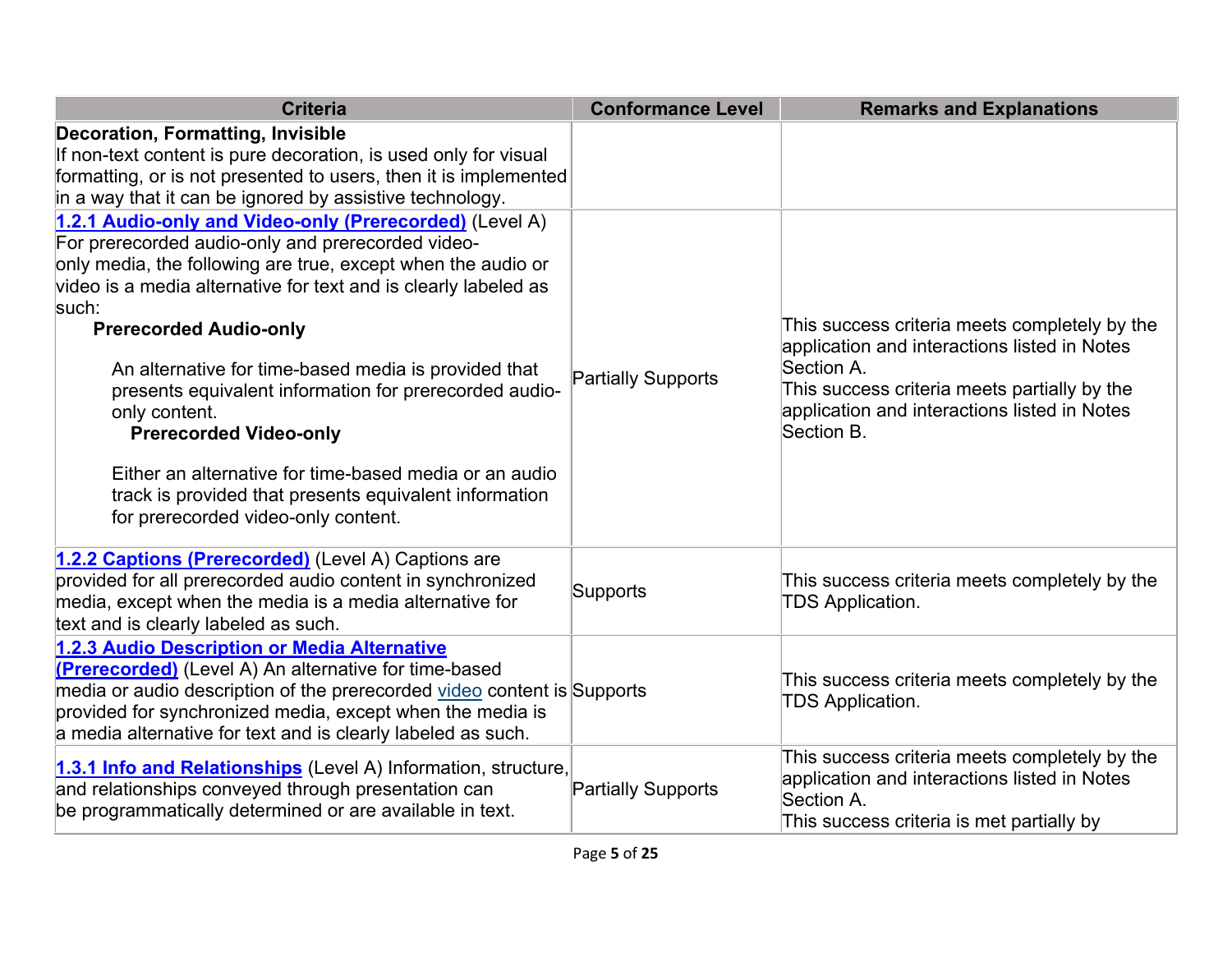| <b>Criteria</b>                                                                                                                                                                                                                                                                                                                                                                                                                                                                                                                                                  | <b>Conformance Level</b> | <b>Remarks and Explanations</b>                                          |
|------------------------------------------------------------------------------------------------------------------------------------------------------------------------------------------------------------------------------------------------------------------------------------------------------------------------------------------------------------------------------------------------------------------------------------------------------------------------------------------------------------------------------------------------------------------|--------------------------|--------------------------------------------------------------------------|
|                                                                                                                                                                                                                                                                                                                                                                                                                                                                                                                                                                  |                          | interactions listed in Notes Section B.                                  |
| 1.3.2 Meaningful Sequence (Level A) When the sequence in<br>which content is presented affects its meaning, a correct<br>reading sequence can be programmatically determined.                                                                                                                                                                                                                                                                                                                                                                                    | Supports                 | This success criteria meets completely by the<br><b>TDS Application.</b> |
| 1.3.3 Sensory Characteristics (Level A) Instructions<br>provided for understanding and operating content do not rely<br>solely on sensory characteristics of components such as<br>shape, color, size, visual location, orientation, or sound.<br><b>NOTE</b><br>For requirements related to color, refer to Guideline 1.4.                                                                                                                                                                                                                                      | Supports                 | This success criteria meets completely by the<br><b>TDS Application.</b> |
| 1.4.1 Use of Color (Level A) Color is not used as the only<br>visual means of conveying information, indicating an action,<br>prompting a response, or distinguishing a visual element.<br><b>NOTE</b><br>This success criterion addresses color perception specifically.<br>Other forms of perception are covered in Guideline<br>1.3 including programmatic access to color and other visual<br>presentation coding.                                                                                                                                           | Supports                 | This success criteria meets completely by the<br><b>TDS Application.</b> |
| 1.4.2 Audio Control (Level A) If any audio on a Web page<br>plays automatically for more than 3 seconds, either<br>a mechanism is available to pause or stop the audio, or a<br>mechanism is available to control audio volume independently<br>from the overall system volume level.<br><b>NOTE</b><br>Since any content that does not meet this success criterion<br>can interfere with a user's ability to use the whole page, all<br>content on the Web page (whether or not it is used to meet<br>other success criteria) must meet this success criterion. | Supports                 | This success criteria meets completely by the<br><b>TDS Application.</b> |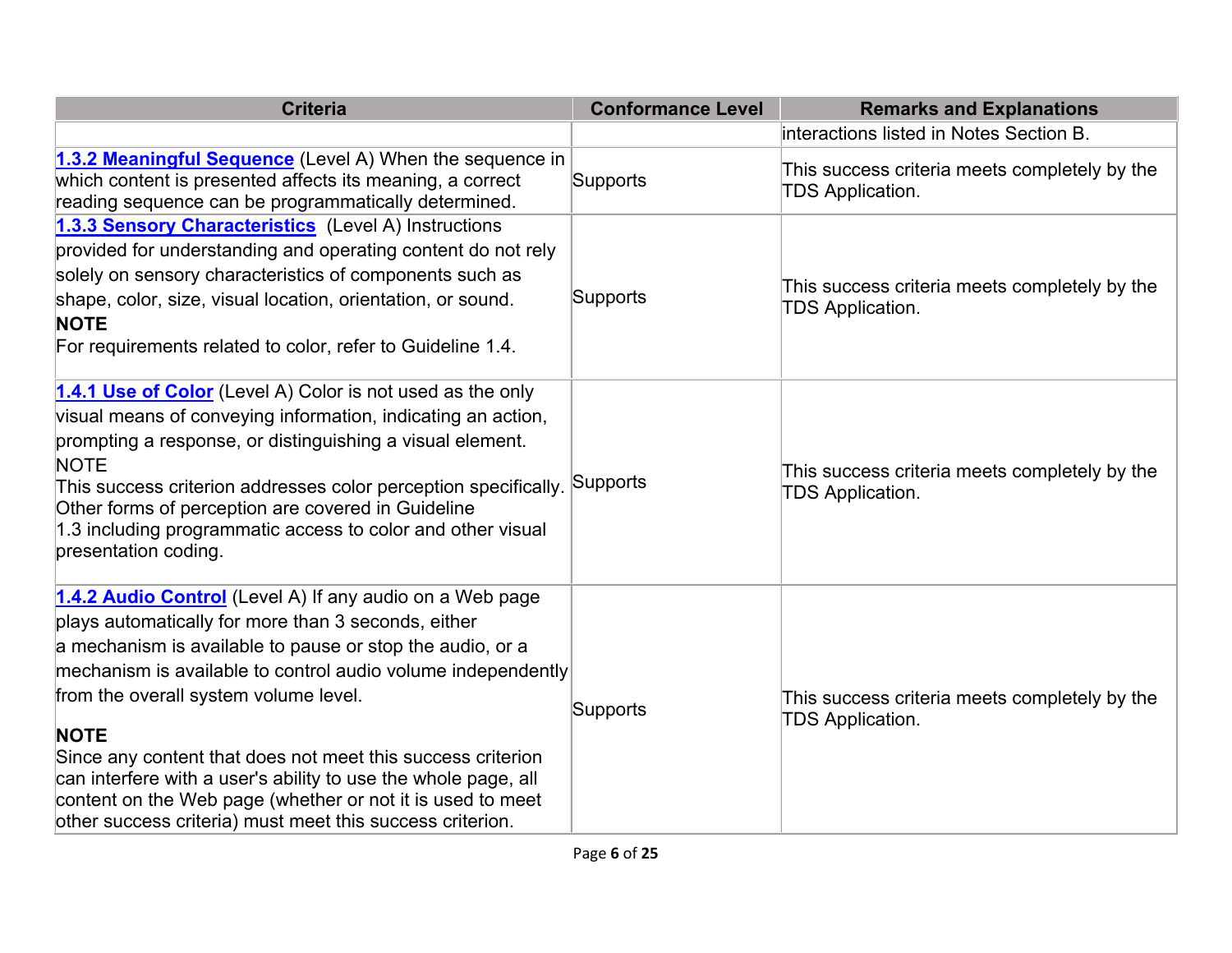| <b>Criteria</b>                                                                                                                                                                                                                                                                                                                                                                                                                                                                                                                                                                                                                                                                                                                                                                      | <b>Conformance Level</b> | <b>Remarks and Explanations</b>                                                                                                                                                                    |
|--------------------------------------------------------------------------------------------------------------------------------------------------------------------------------------------------------------------------------------------------------------------------------------------------------------------------------------------------------------------------------------------------------------------------------------------------------------------------------------------------------------------------------------------------------------------------------------------------------------------------------------------------------------------------------------------------------------------------------------------------------------------------------------|--------------------------|----------------------------------------------------------------------------------------------------------------------------------------------------------------------------------------------------|
| See Conformance Requirement 5: Non-Interference.                                                                                                                                                                                                                                                                                                                                                                                                                                                                                                                                                                                                                                                                                                                                     |                          |                                                                                                                                                                                                    |
| <b>2.1.1 Keyboard</b> (Level A) Level A)<br>All functionality of the content is operable through a keyboard<br>interface without requiring specific timings for individual<br>keystrokes, except where the underlying function requires<br>input that depends on the path of the user's movement and<br>not just the endpoints.<br><b>NOTE</b><br>This exception relates to the underlying function, not the input<br>technique. For example, if using handwriting to enter text, the Partially Supports<br>input technique (handwriting) requires path-dependent input<br>but the underlying function (text input) does not.<br><b>NOTE</b><br>This does not forbid and should not discourage providing<br>mouse input or other input methods in addition to keyboard<br>operation. |                          | This success criteria meets completely by the<br>application and interactions listed in Notes<br>Section A.<br>This success criteria meets partially by<br>interactions listed in Notes Section B. |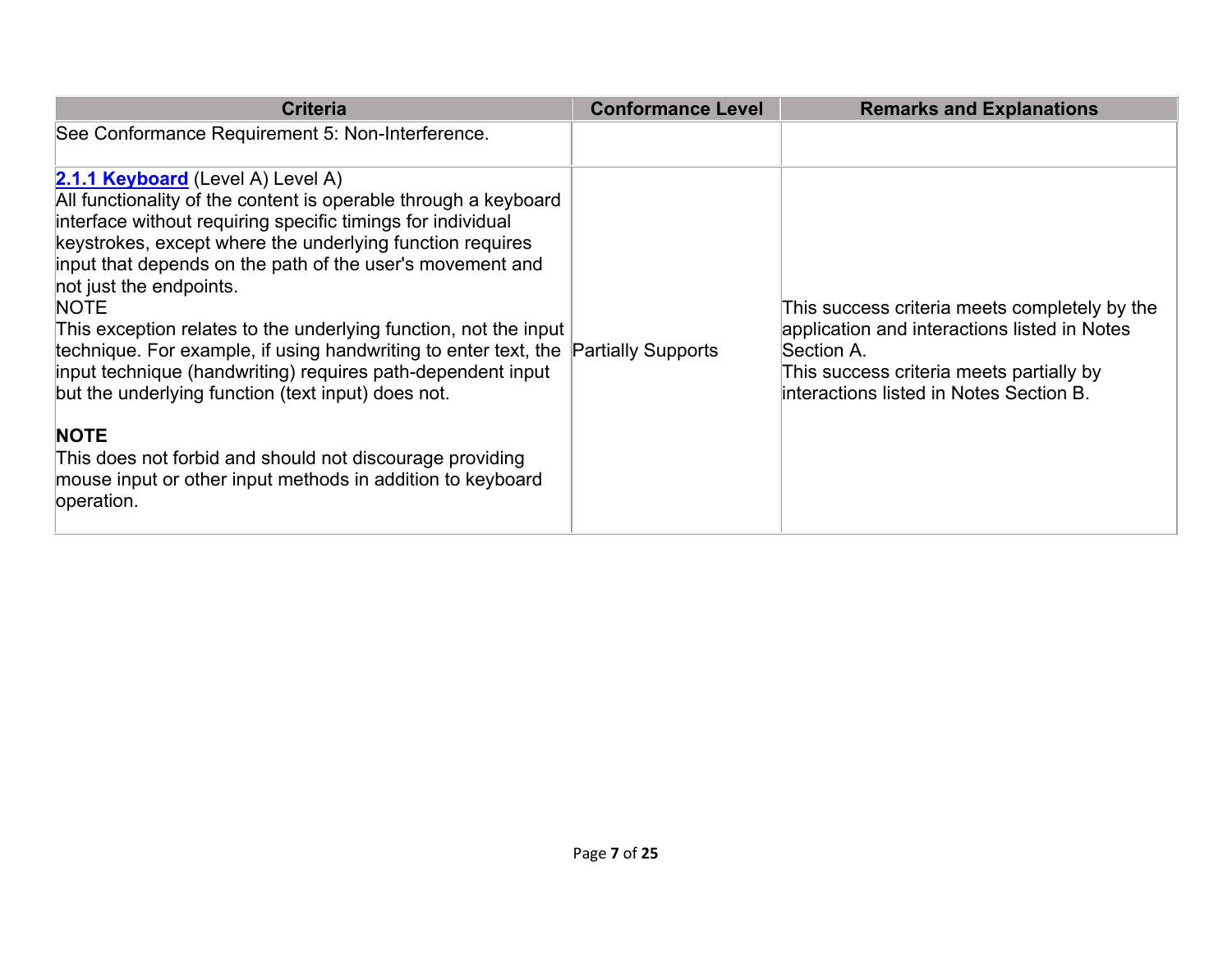| <b>Criteria</b>                                                                                                                                                                                                                                                                                                                                                                                                                                                                                                                                                                                                                                                                                                                                                                      | <b>Conformance Level</b> | <b>Remarks and Explanations</b>                                          |
|--------------------------------------------------------------------------------------------------------------------------------------------------------------------------------------------------------------------------------------------------------------------------------------------------------------------------------------------------------------------------------------------------------------------------------------------------------------------------------------------------------------------------------------------------------------------------------------------------------------------------------------------------------------------------------------------------------------------------------------------------------------------------------------|--------------------------|--------------------------------------------------------------------------|
| 2.1.2 No Keyboard Trap (Level A) If keyboard focus can be<br>moved to a component of the page using a keyboard<br>interface, then focus can be moved away from that<br>component using only a keyboard interface, and, if it requires<br>more than unmodified arrow or tab keys or other standard exit<br>methods, the user is advised of the method for moving focus<br>away.<br><b>NOTE</b><br>Since any content that does not meet this success criterion<br>can interfere with a user's ability to use the whole page, all<br>content on the Web page (whether it is used to meet other<br>success criteria or not) must meet this success criterion.<br>See Conformance Requirement 5: Non-Interference.                                                                        | Supports                 | This success criteria meets completely by the<br><b>TDS Application.</b> |
| 2.2.1 Timing Adjustable (Level A) For each time limit that is<br>set by the content, at least one of the following is true:<br>Turn off<br>The user is allowed to turn off the time limit before<br>encountering it; or<br><b>Adjust</b><br>The user is allowed to adjust the time limit before<br>encountering it over a wide range that is at least ten times the $ _{\mathsf{Supports}}$<br>length of the default setting; or<br>Extend<br>The user is warned before time expires and given at least 20<br>seconds to extend the time limit with a simple action (for<br>example, "press the space bar"), and the user is allowed to<br>extend the time limit at least ten times; or<br><b>Real-time Exception</b><br>The time limit is a required part of a real-time event (for |                          | This success criteria meets completely by the<br><b>TDS Application.</b> |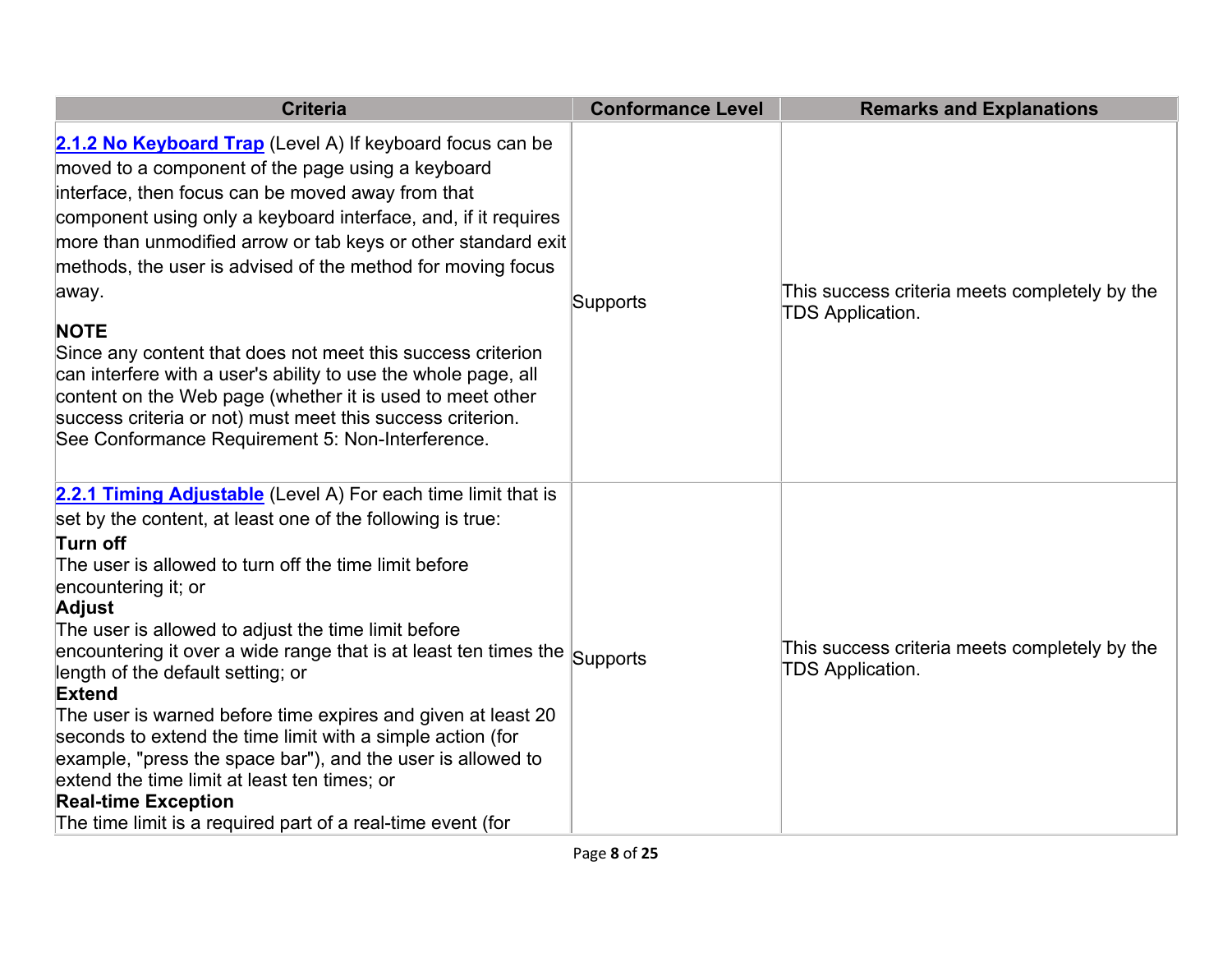| <b>Criteria</b>                                                                                                                                                                                                                                                                                                                                                                                                                                                                                                                                                                                                                                                                                                                                                                                                                                              | <b>Conformance Level</b> | <b>Remarks and Explanations</b>                                          |
|--------------------------------------------------------------------------------------------------------------------------------------------------------------------------------------------------------------------------------------------------------------------------------------------------------------------------------------------------------------------------------------------------------------------------------------------------------------------------------------------------------------------------------------------------------------------------------------------------------------------------------------------------------------------------------------------------------------------------------------------------------------------------------------------------------------------------------------------------------------|--------------------------|--------------------------------------------------------------------------|
| example, an auction), and no alternative to the time limit is<br>possible; or<br><b>Essential Exception</b><br>The time limit is essential and extending it would invalidate<br>the activity; or<br>20 Hour Exception<br>The time limit is longer than 20 hours.<br><b>NOTE</b><br>This success criterion helps ensure that users can complete<br>tasks without unexpected changes in content or context that<br>are a result of a time limit. This success criterion should be<br>considered in conjunction with Success Criterion 3.2.1, which<br>puts limits on changes of content or context as a result of user<br>action.                                                                                                                                                                                                                              |                          |                                                                          |
| 2.2.2 Pause, Stop, Hide (Level A) For moving, blinking,<br>scrolling, or auto-updating information, all of the following are<br>true:<br>Moving, blinking, scrolling<br>For any moving, blinking or scrolling information that (1) starts<br>automatically, (2) lasts more than five seconds, and (3) is<br>presented in parallel with other content, there is a mechanism<br>for the user to pause, stop, or hide it unless the movement,<br>blinking, or scrolling is part of an activity where it is essential;<br>and<br>Auto-updating<br>For any auto-updating information that (1) starts automatically<br>and (2) is presented in parallel with other content, there is a<br>mechanism for the user to pause, stop, or hide it or to control<br>the frequency of the update unless the auto-updating is part of<br>an activity where it is essential. | Supports                 | This success criteria meets completely by the<br><b>TDS Application.</b> |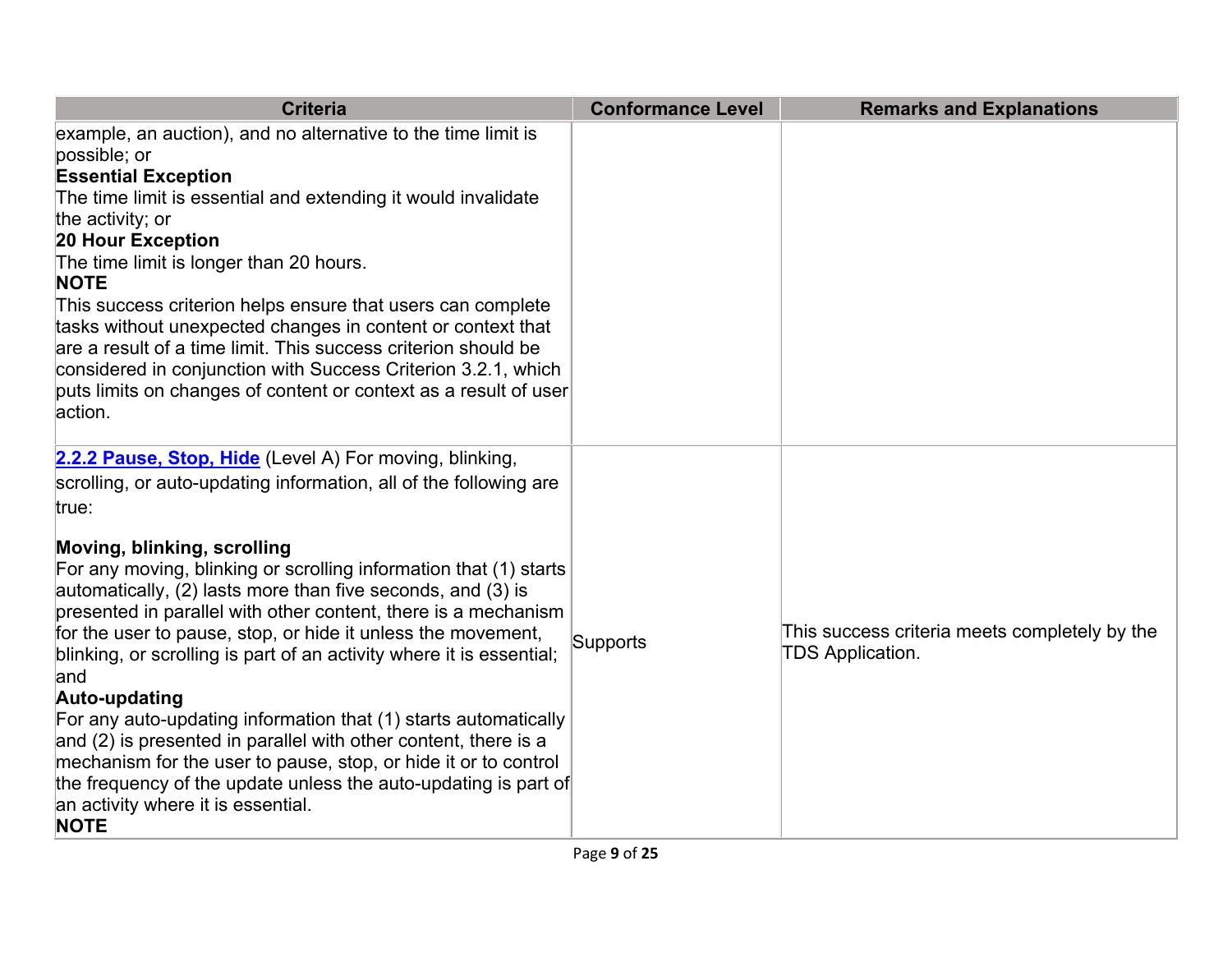| <b>Criteria</b>                                                                                                                                                                                                                                                                                                                                                                                                                                                                                                                                                                                                                                                                                                                                                                                                                                                                                                                                                                                                                                                                                         | <b>Conformance Level</b> | <b>Remarks and Explanations</b>                                   |
|---------------------------------------------------------------------------------------------------------------------------------------------------------------------------------------------------------------------------------------------------------------------------------------------------------------------------------------------------------------------------------------------------------------------------------------------------------------------------------------------------------------------------------------------------------------------------------------------------------------------------------------------------------------------------------------------------------------------------------------------------------------------------------------------------------------------------------------------------------------------------------------------------------------------------------------------------------------------------------------------------------------------------------------------------------------------------------------------------------|--------------------------|-------------------------------------------------------------------|
| For requirements related to flickering or flashing content, refer<br>to Guideline 2.3.<br><b>NOTE</b><br>Since any content that does not meet this success criterion<br>can interfere with a user's ability to use the whole page, all<br>content on the Web page (whether it is used to meet other<br>success criteria or not) must meet this success criterion.<br>See Conformance Requirement 5: Non-Interference.<br><b>NOTE</b><br>Content that is updated periodically by software or that is<br>streamed to the user agent is not required to preserve or<br>present information that is generated or received between the<br>initiation of the pause and resuming presentation, as this may<br>not be technically possible, and in many situations could be<br>misleading to do so.<br><b>NOTE</b><br>An animation that occurs as part of a preload phase or similar<br>situation can be considered essential if interaction cannot<br>occur during that phase for all users and if not indicating<br>progress could confuse users or cause them to think that<br>content was frozen or broken. |                          |                                                                   |
| 2.3.1 Three Flashes or Below Threshold (Level A)<br>Web pages do not contain anything that flashes more than<br>three times in any one second period, or the flash is below<br>the general flash and red flash thresholds.<br><b>NOTE</b><br>Since any content that does not meet this success criterion<br>can interfere with a user's ability to use the whole page, all<br>content on the Web page (whether it is used to meet other<br>success criteria or not) must meet this success criterion.<br>See Conformance Requirement 5: Non-Interference.                                                                                                                                                                                                                                                                                                                                                                                                                                                                                                                                               | Supports                 | This success criteria meets completely by the<br>TDS Application. |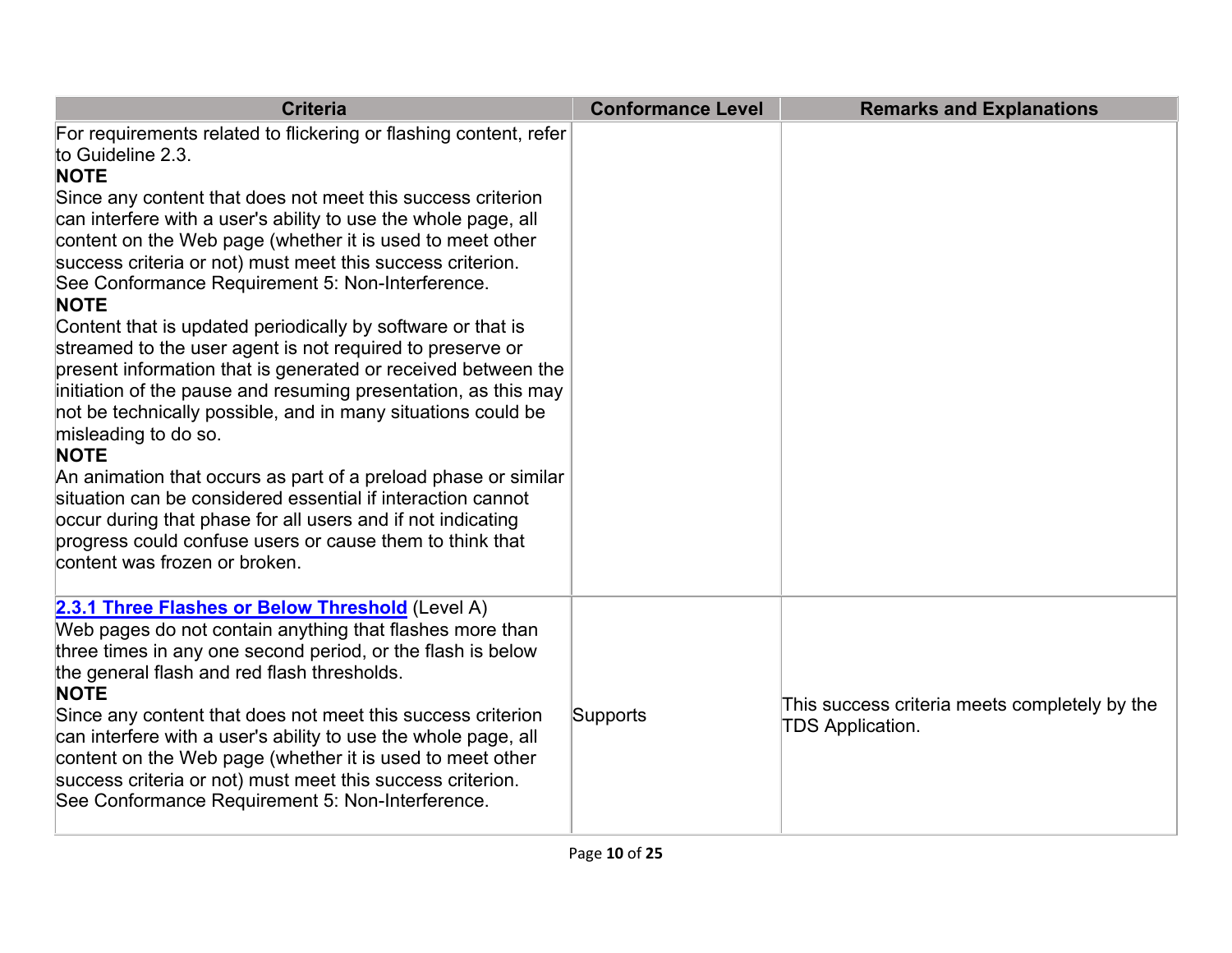| <b>Criteria</b>                                                                                                                                                                                                                                                                                             | <b>Conformance Level</b>  | <b>Remarks and Explanations</b>                                                                                                                                                                     |
|-------------------------------------------------------------------------------------------------------------------------------------------------------------------------------------------------------------------------------------------------------------------------------------------------------------|---------------------------|-----------------------------------------------------------------------------------------------------------------------------------------------------------------------------------------------------|
| 2.4.1 Bypass Blocks (Level A) A mechanism is available to<br>bypass blocks of content that are repeated on multiple Web<br>pages.                                                                                                                                                                           | Supports                  | This success criteria meets completely by the<br><b>TDS Application.</b>                                                                                                                            |
| 2.4.2 Page Titled (Level A) Web pages have titles that<br>describe topic or purpose.                                                                                                                                                                                                                        | Supports                  | This success criteria meets completely by the<br><b>TDS Application.</b>                                                                                                                            |
| 2.4.3 Focus Order (Level A) If a Web page can be navigated<br>sequentially and the navigation sequences affect meaning or<br>operation, focusable components receive focus in an order<br>that preserves meaning and operability.                                                                           | Supports                  | This success criteria meets completely by the<br><b>TDS Application.</b>                                                                                                                            |
| 2.4.4 Link Purpose (In Context) (Level A) The purpose of<br>each link can be determined from the link text alone or from<br>the link text together with its programmatically determined link Partially Supports<br>context, except where the purpose of the link would<br>be ambiguous to users in general. |                           | This success criteria meets completely by the<br>application and interactions listed in Notes<br>Section A.<br>This success criteria meets completely by<br>interactions listed in Notes Section B. |
| 3.1.1 Language of Page (Level A) The default human<br>language of each Web page can be programmatically<br>determined.                                                                                                                                                                                      | <b>Partially Supports</b> | This success criteria meets completely by the<br>application and interactions listed in Notes<br>Section A.<br>This success criteria meets partially by<br>interactions listed in Notes Section B.  |
| 3.2.1 On Focus (Level A) When any user interface<br>component receives focus, it does not initiate a change of<br>context.                                                                                                                                                                                  | <b>Partially Supports</b> | This success criteria meets completely by the<br>application and interactions listed in Notes<br>Section A.<br>This success criteria meets partially by<br>interactions listed in Notes Section B.  |
| 3.2.2 On Input (Level A) Changing the setting of any user<br>interface component does not automatically cause a change<br>of context unless the user has been advised of the behavior<br>before using the component.                                                                                        | <b>Partially Supports</b> | This success criteria meets completely by the<br>application and interactions listed in Notes<br>Section A.<br>This success criteria meets partially by<br>interactions listed in Notes Section B.  |
| 3.3.1 Error Identification (Level A) If an input error is<br>automatically detected, the item that is in error is identified<br>and the error is described to the user in text.                                                                                                                             | Supports                  | This success criteria meets completely by the<br><b>TDS Application.</b>                                                                                                                            |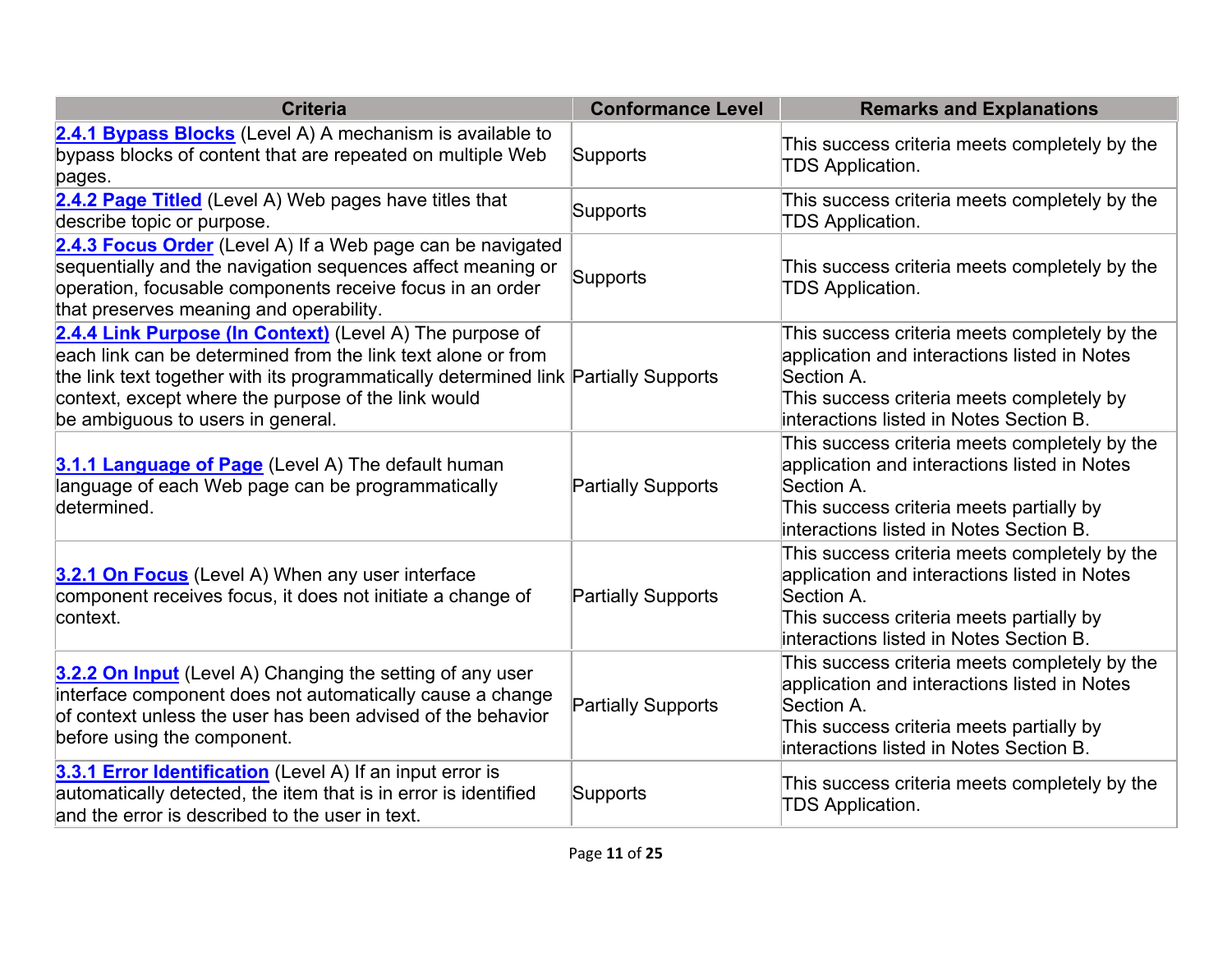| <b>Criteria</b>                                                                                                                                                                                                                                                                                                                                                                                                                                                                                                                                                                                                                                                                                 | <b>Conformance Level</b>  | <b>Remarks and Explanations</b>                                                                                                                                                                    |
|-------------------------------------------------------------------------------------------------------------------------------------------------------------------------------------------------------------------------------------------------------------------------------------------------------------------------------------------------------------------------------------------------------------------------------------------------------------------------------------------------------------------------------------------------------------------------------------------------------------------------------------------------------------------------------------------------|---------------------------|----------------------------------------------------------------------------------------------------------------------------------------------------------------------------------------------------|
| 3.3.2 Labels or Instructions (Level A) Labels or instructions<br>are provided when content requires user input.                                                                                                                                                                                                                                                                                                                                                                                                                                                                                                                                                                                 | <b>Partially Supports</b> | This success criteria meets completely by the<br>application and interactions listed in Notes<br>Section A.<br>This success criteria meets partially by<br>interactions listed in Notes Section B. |
| 4.1.1 Parsing (Level A) In content implemented using markup<br>languages, elements have complete start and end tags,<br>elements are nested according to their specifications,<br>elements do not contain duplicate attributes, and any IDs are<br>unique, except where the specifications allow these features.<br><b>NOTE</b><br>Start and end tags that are missing a critical character in their<br>formation, such as a closing angle bracket or a mismatched<br>attribute value quotation mark are not complete.                                                                                                                                                                          | Supports                  | This success criteria meets completely by the<br><b>TDS Application.</b>                                                                                                                           |
| 4.1.2 Name, Role, Value (Level A) For all user interface<br>components (including but not limited to: form elements, links<br>and components generated by scripts), the name and role can<br>be programmatically determined; states, properties, and<br>values that can be set by the user can be programmatically<br>set; and notification of changes to these items is available<br>to user agents, including assistive technologies.<br><b>NOTE</b><br>This success criterion is primarily for Web authors who<br>develop or script their own user interface components. For<br>example, standard HTML controls already meet this success<br>criterion when used according to specification. | <b>Partially Supports</b> | This success criteria meets completely by the<br>application and interactions listed in Notes<br>Section A.<br>This success criteria meets partially by<br>interactions listed in Notes Section B. |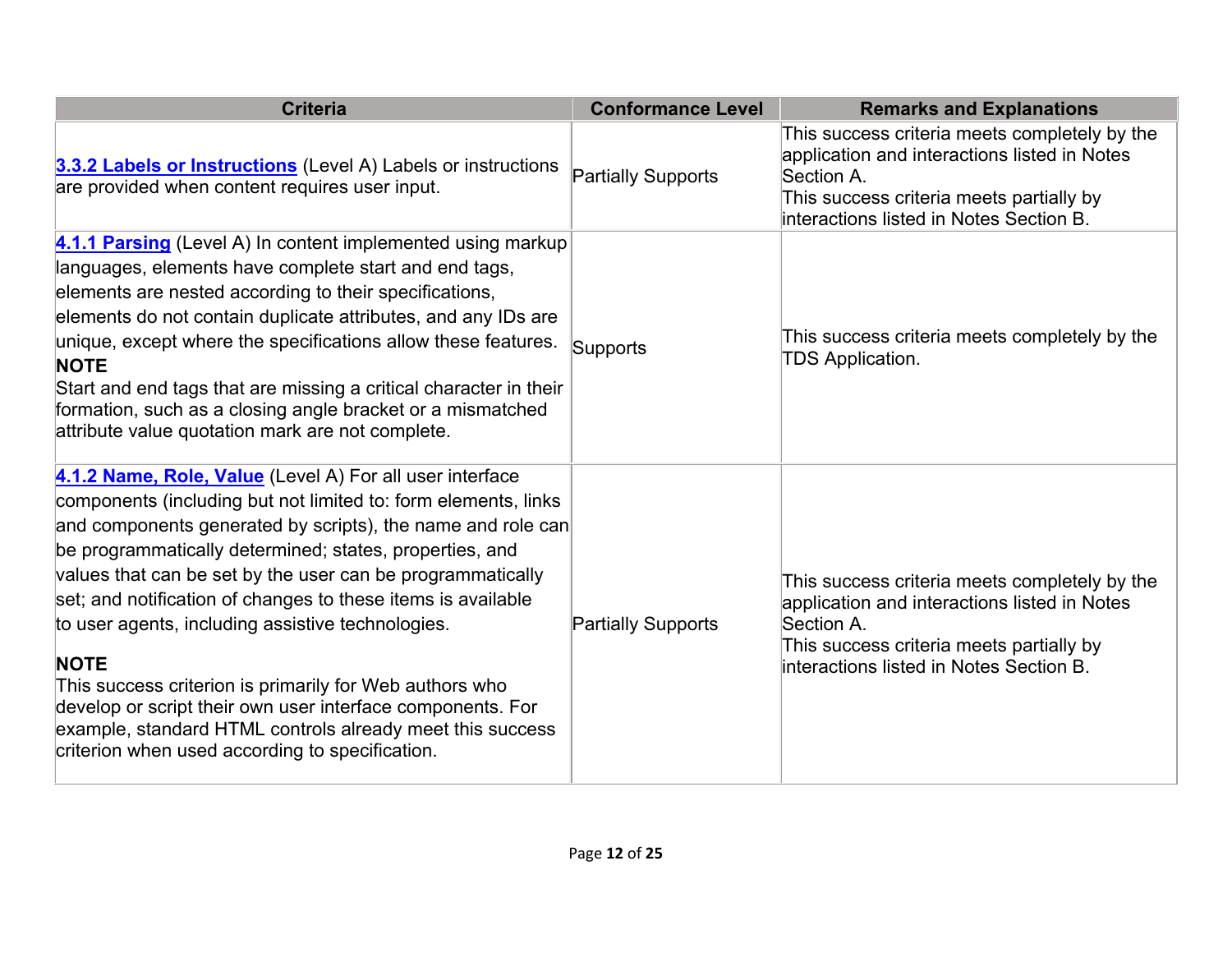## **Table 2: Success Criteria, Level AA**

| <b>Criteria</b>                                                                                                                                                                                                                                                                                                                                                                                                                                                   | <b>Conformance Level</b>  | <b>Remarks and Explanations</b>                                                                                                                                                                    |
|-------------------------------------------------------------------------------------------------------------------------------------------------------------------------------------------------------------------------------------------------------------------------------------------------------------------------------------------------------------------------------------------------------------------------------------------------------------------|---------------------------|----------------------------------------------------------------------------------------------------------------------------------------------------------------------------------------------------|
| 1.2.4 Captions (Live) (Level AA) Captions are provided for<br>all live audio content in synchronized media.                                                                                                                                                                                                                                                                                                                                                       | <b>Supports</b>           | This success criteria meets completely by the<br><b>TDS Application.</b>                                                                                                                           |
| 1.2.5 Audio Description (Prerecorded) (Level AA) Audio<br>description is provided for all prerecorded video content<br>in synchronized media.                                                                                                                                                                                                                                                                                                                     | Supports                  | This success criteria meets completely by the<br><b>TDS Application.</b>                                                                                                                           |
| 1.4.3 Contrast (Minimum) (Level AA) The visual presentation<br>of text and images of text has a contrast ratio of at least 4.5:1,<br>except for the following:<br>Large Text                                                                                                                                                                                                                                                                                      |                           | This success criteria meets completely by the<br><b>TDS Application.</b>                                                                                                                           |
| Large-scale text and images of large-scale text have a<br>contrast ratio of at least 3:1;<br>Incidental<br>Text or images of text that are part of an inactive user<br>interface component, that are pure decoration, that are not<br>visible to anyone, or that are part of a picture that contains<br>significant other visual content, have no contrast requirement.<br>Logotypes<br>Text that is part of a logo or brand name has no contrast<br>requirement. | Supports                  |                                                                                                                                                                                                    |
| 1.4.4 Resize text (Level AA) Except for captions and images<br>of text, text can be resized without assistive technology up to<br>200 percent without loss of content or functionality.                                                                                                                                                                                                                                                                           | Supports                  | This success criteria meets completely by the<br><b>TDS Application.</b>                                                                                                                           |
| 1.4.5 Images of Text (Level AA) If the technologies being<br>used can achieve the visual presentation, text is used to<br>convey information rather than images of text except for the                                                                                                                                                                                                                                                                            | <b>Partially Supports</b> | This success criteria meets completely by the<br>application and interactions listed in Notes<br>Section A.<br>This success criteria meets partially by<br>interactions listed in Notes Section B. |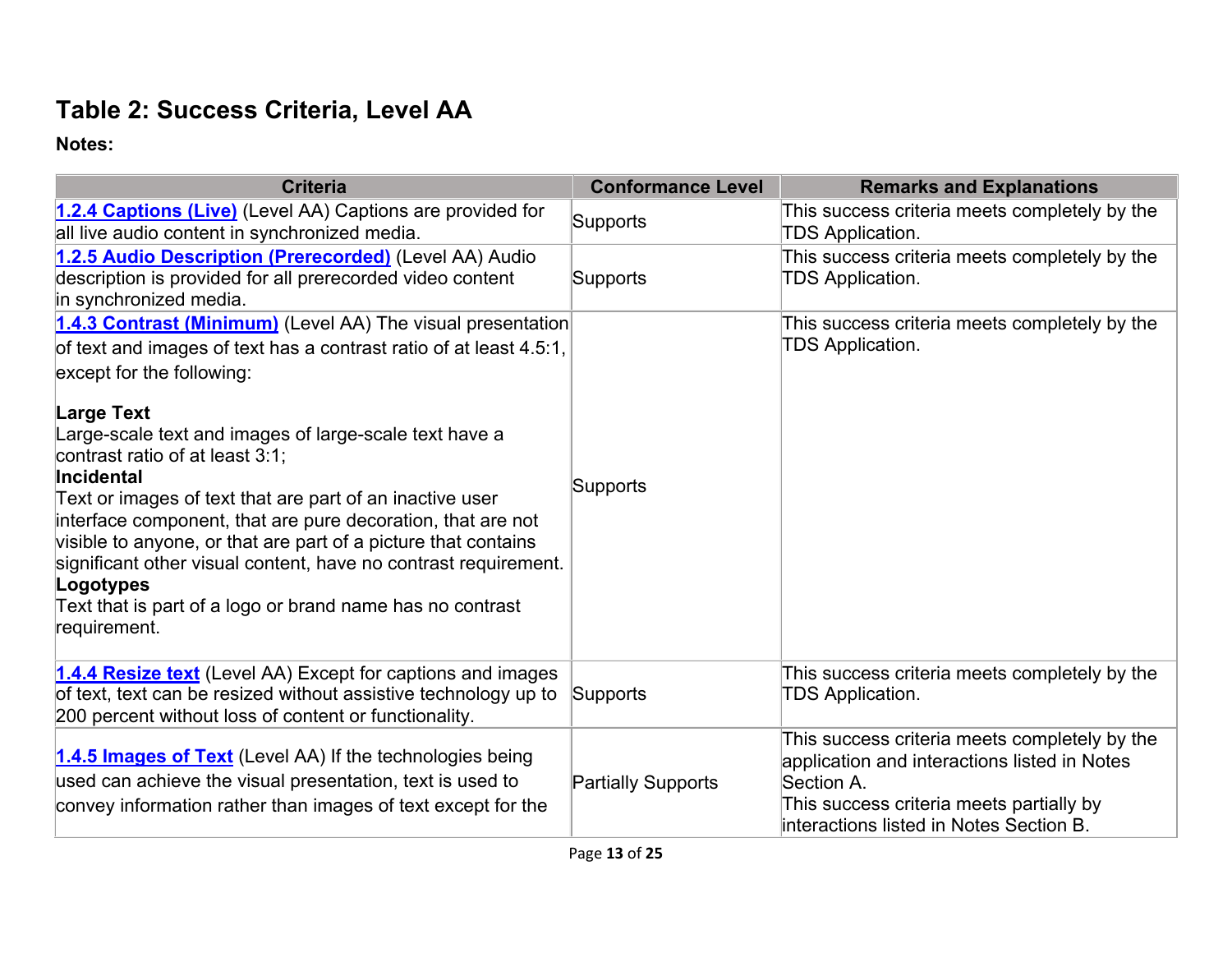| <b>Criteria</b>                                                                                                                                                                                                                                                                                                               | <b>Conformance Level</b> | <b>Remarks and Explanations</b>                                          |
|-------------------------------------------------------------------------------------------------------------------------------------------------------------------------------------------------------------------------------------------------------------------------------------------------------------------------------|--------------------------|--------------------------------------------------------------------------|
| following:                                                                                                                                                                                                                                                                                                                    |                          |                                                                          |
| <b>Customizable</b><br>The image of text can be visually customized to the user's<br>requirements;<br><b>Essential</b>                                                                                                                                                                                                        |                          |                                                                          |
| A particular presentation of text is essential to the information<br>being conveyed.<br><b>NOTE</b>                                                                                                                                                                                                                           |                          |                                                                          |
| Logotypes (text that is part of a logo or brand name) are<br>considered essential.                                                                                                                                                                                                                                            |                          |                                                                          |
| 2.4.5 Multiple Ways (Level AA) More than one way is<br>available to locate a Web page within a set of Web<br>pages except where the Web Page is the result of, or a step<br>in, a process.                                                                                                                                    | Supports                 | This success criteria meets completely by the<br><b>TDS Application.</b> |
| 2.4.6 Headings and Labels (Level AA) Headings<br>and labels describe topic or purpose.                                                                                                                                                                                                                                        | Supports                 | This success criteria meets completely by the<br>TDS Application.        |
| 2.4.7 Focus Visible (Level AA) Any keyboard operable user<br>interface has a mode of operation where the keyboard focus<br>indicator is visible.                                                                                                                                                                              | Supports                 | This success criteria meets completely by the<br><b>TDS Application.</b> |
| 3.1.2 Language of Parts (Level AA) The human language of<br>each passage or phrase in the content can<br>be programmatically determined except for proper names,<br>technical terms, words of indeterminate language, and words<br>or phrases that have become part of the vernacular of the<br>immediately surrounding text. | Supports                 | This success criteria meets completely by the<br><b>TDS Application.</b> |
| 3.2.3 Consistent Navigation (Level AA) Navigational<br>mechanisms that are repeated on multiple Web pages within<br>a set of Web pages occur in the same relative order each time<br>they are repeated, unless a change is initiated by the user.                                                                             | Supports                 | This success criteria meets completely by the<br>TDS Application.        |
| 3.2.4 Consistent Identification (Level AA) Components that Supports                                                                                                                                                                                                                                                           |                          | This success criteria meets completely by the                            |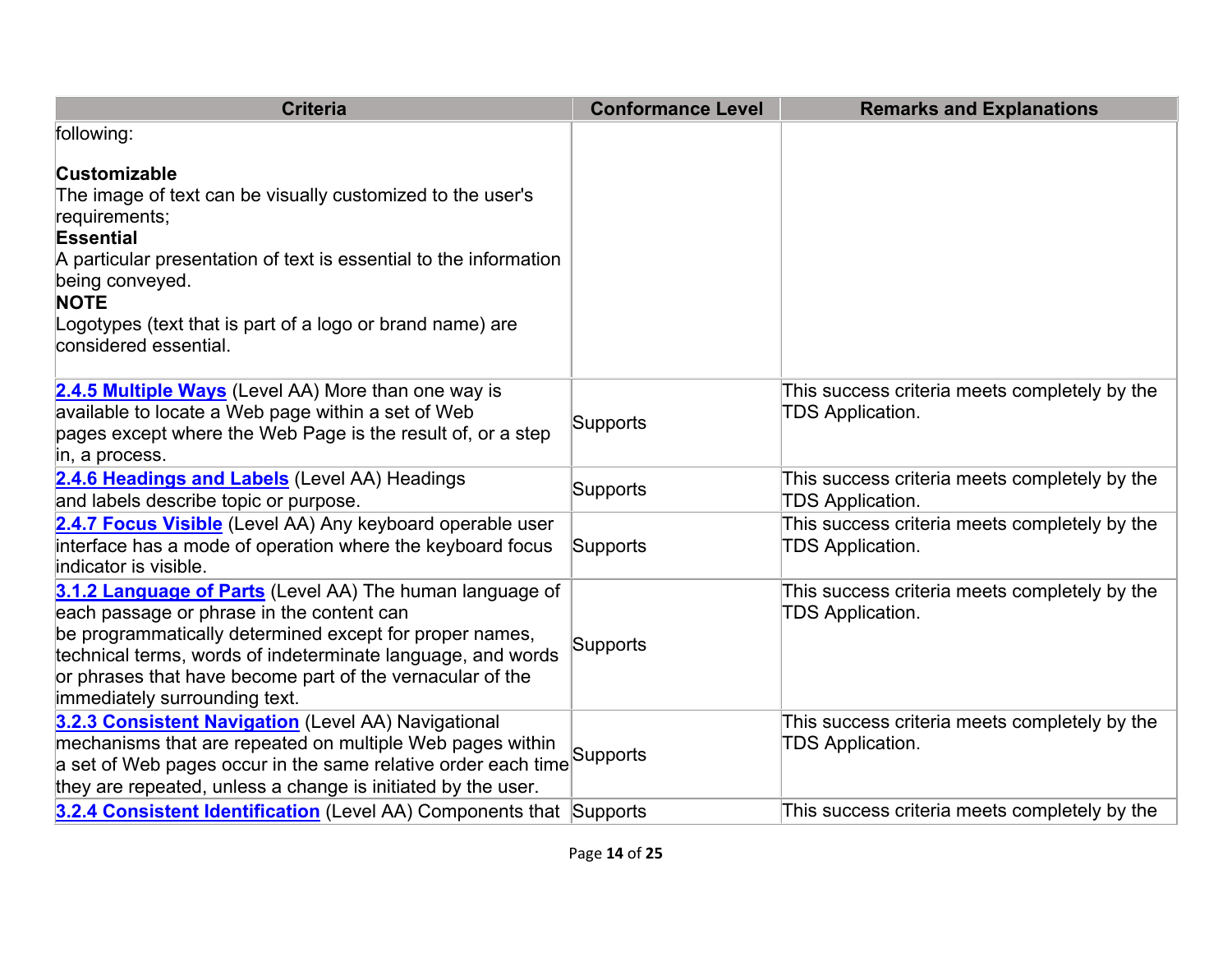| <b>Criteria</b>                                                                                                                                                                                                                                                                                                                                                                                                                                                                                                                                                                                                                                    | <b>Conformance Level</b> | <b>Remarks and Explanations</b>                                          |
|----------------------------------------------------------------------------------------------------------------------------------------------------------------------------------------------------------------------------------------------------------------------------------------------------------------------------------------------------------------------------------------------------------------------------------------------------------------------------------------------------------------------------------------------------------------------------------------------------------------------------------------------------|--------------------------|--------------------------------------------------------------------------|
| have the same functionality within a set of Web pages are<br>identified consistently.                                                                                                                                                                                                                                                                                                                                                                                                                                                                                                                                                              |                          | <b>TDS Application.</b>                                                  |
| 3.3.3 Error Suggestion (Level AA) If an input error is<br>automatically detected and suggestions for correction are<br>known, then the suggestions are provided to the user, unless<br>it would jeopardize the security or purpose of the content.                                                                                                                                                                                                                                                                                                                                                                                                 | <b>Supports</b>          | This success criteria meets completely by the<br>TDS Application.        |
| 3.3.4 Error Prevention (Legal, Financial, Data) (Level AA)<br>For Web pages that cause legal commitments or financial<br>transactions for the user to occur, that modify or delete user-<br>controllable data in data storage systems, or that submit user<br>test responses, at least one of the following is true:<br><b>Reversible</b><br>Submissions are reversible.<br><b>Checked</b><br>Data entered by the user is checked for input errors and the<br>user is provided an opportunity to correct them.<br>Confirmed<br>A mechanism is available for reviewing, confirming, and<br>correcting information before finalizing the submission. | Supports                 | This success criteria meets completely by the<br><b>TDS Application.</b> |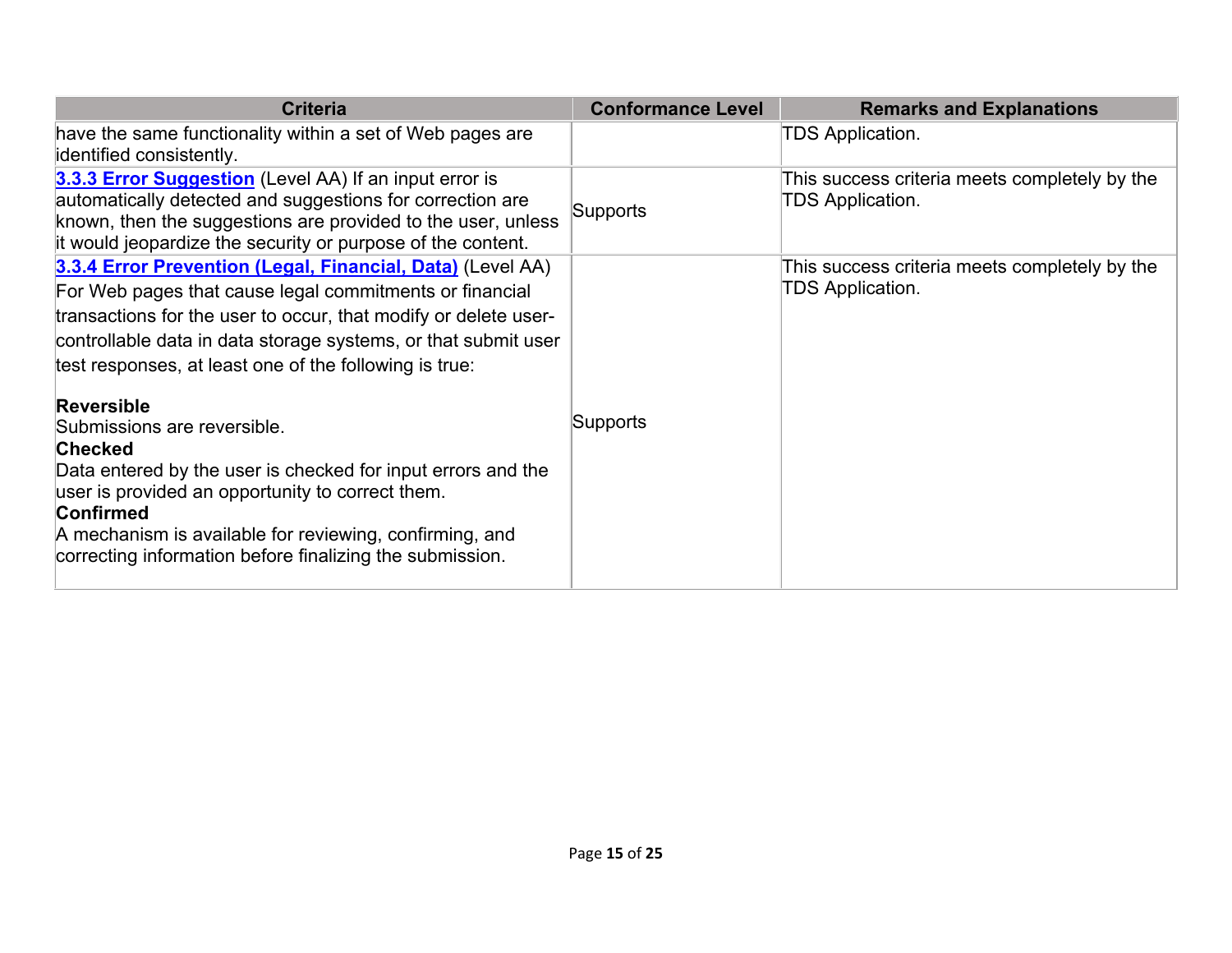# **Revised Section 508 Report**

Notes:

# **Notes: Chapter 3: Functional Performance Criteria (FPC)**

 **Notes:** Not applicable (Reference: E204.1 and E205.4 of Appendix A to Part 1194 – Section 508 of the Rehabilitation Act: Application and Scoping Requirements.)

| <b>Criteria</b>                                                                                                                                                                                   | <b>Conformance Level</b> | <b>Remarks and Explanations</b>                                                                                                                      |
|---------------------------------------------------------------------------------------------------------------------------------------------------------------------------------------------------|--------------------------|------------------------------------------------------------------------------------------------------------------------------------------------------|
| 302.1 Without Vision:<br>Where a visual mode of operation is provided, ICT shall<br>provide at least one mode of operation that does not require<br>user vision.                                  | Not Applicable           | (Reference: E204.1 and E205.4 of<br>Appendix A to Part 1194 – Section<br>508 of the Rehabilitation Act:<br>Application and Scoping<br>Requirements.) |
| 302.2 With Limited Vision:<br>Where a visual mode of operation is provided, ICT shall<br>provide at least one mode of operation that enables users to<br>make use of limited vision.              | Not Applicable           | (Reference: E204.1 and E205.4 of<br>Appendix A to Part 1194 – Section<br>508 of the Rehabilitation Act:<br>Application and Scoping<br>Requirements.) |
| 302.3 Without Perception of Color:<br>Where a visual mode of operation is provided, ICT shall<br>provide at least one visual mode of operation that does not<br>require user perception of color. | Not Applicable           | (Reference: E204.1 and E205.4 of<br>Appendix A to Part 1194 – Section<br>508 of the Rehabilitation Act:<br>Application and Scoping<br>Requirements.) |
| 302.4 Without Hearing:<br>Where an audible mode of operation is provided, ICT shall<br>provide at least one mode of operation that does not require<br>user hearing.                              | Not Applicable           | (Reference: E204.1 and E205.4 of<br>Appendix A to Part 1194 – Section<br>508 of the Rehabilitation Act:<br>Application and Scoping<br>Requirements.) |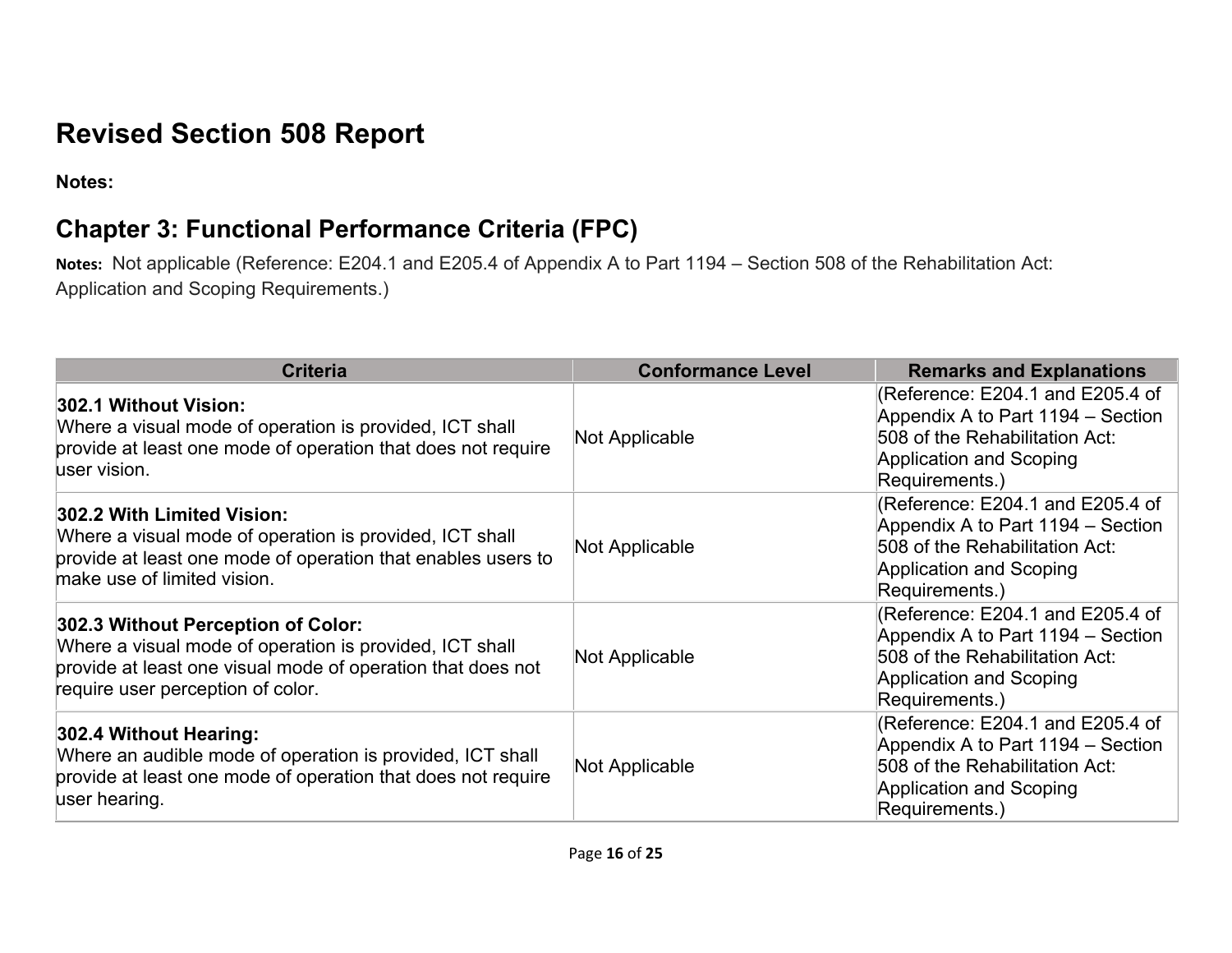| <b>Criteria</b>                                                                                                                                                                                                      | <b>Conformance Level</b> | <b>Remarks and Explanations</b>                                                                                                                             |
|----------------------------------------------------------------------------------------------------------------------------------------------------------------------------------------------------------------------|--------------------------|-------------------------------------------------------------------------------------------------------------------------------------------------------------|
| 302.5 With Limited Hearing:<br>Where an audible mode of operation is provided, ICT shall<br>provide at least one mode of operation that enables users to<br>make use of limited hearing.                             | Not Applicable           | (Reference: E204.1 and E205.4 of<br>Appendix A to Part 1194 - Section<br>508 of the Rehabilitation Act:<br>Application and Scoping<br>Requirements.)        |
| 302.6 Without Speech:<br>Where speech is used for input, control, or operation, ICT<br>shall provide at least one mode of operation that does not<br>require user speech.                                            | Not Applicable           | (Reference: E204.1 and E205.4 of<br>Appendix A to Part 1194 – Section<br>508 of the Rehabilitation Act:<br><b>Application and Scoping</b><br>Requirements.) |
| 302.7 With Limited Manipulation:<br>Where a manual mode of operation is provided, ICT shall<br>provide at least one mode of operation that does not require<br>fine motor control or simultaneous manual operations. | Not Applicable           | (Reference: E204.1 and E205.4 of<br>Appendix A to Part 1194 – Section<br>508 of the Rehabilitation Act:<br>Application and Scoping<br>Requirements.)        |
| 302.8 With Limited Reach and Strength:<br>Where a manual mode of operation is provided, ICT shall<br>provide at least one mode of operation that is operable with<br>limited reach and limited strength.             | Not Applicable           | (Reference: E204.1 and E205.4 of<br>Appendix A to Part 1194 – Section<br>508 of the Rehabilitation Act:<br>Application and Scoping<br>Requirements.)        |
| 302.9 With Limited Language, Cognitive, and Learning<br>Abilities:<br>ICT shall provide features making its use by individuals with<br>limited cognitive, language, and learning abilities simpler and<br>easier.    | Not Applicable           | (Reference: E204.1 and E205.4 of<br>Appendix A to Part 1194 – Section<br>508 of the Rehabilitation Act:<br>Application and Scoping<br>Requirements.)        |

#### **Chapter 4: Hardware**

 **Notes:** 

The ICT covered by this VPAT is not hardware. As such, the requirements of this chapter do not apply.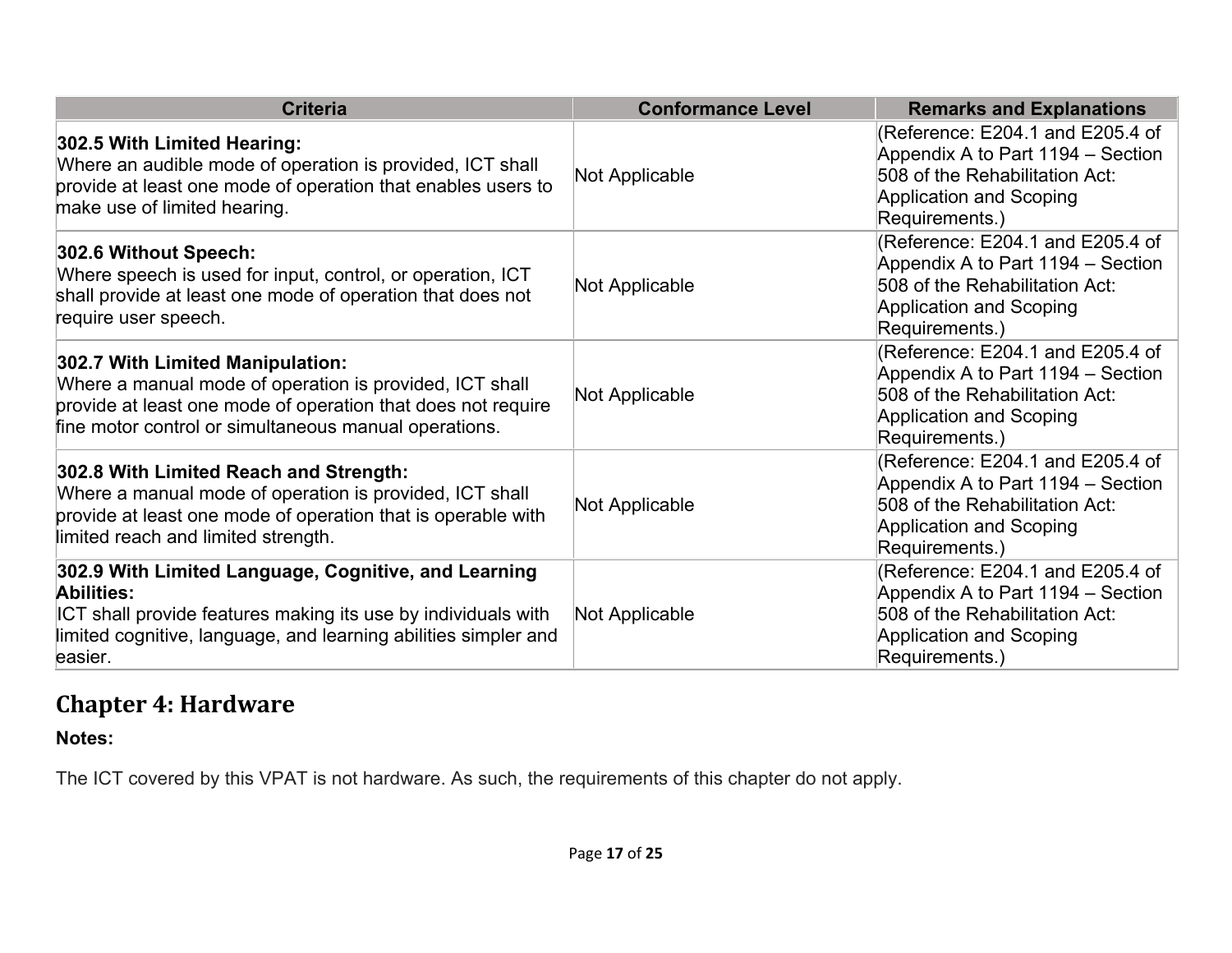# **Chapter 5: Software**

| <b>Criteria</b>                                                                                                                                                                                                                                                                                                                                                                                                                                                                                                                                                                                                                                                                                  | <b>Conformance Level</b>            | <b>Remarks and Explanations</b>        |
|--------------------------------------------------------------------------------------------------------------------------------------------------------------------------------------------------------------------------------------------------------------------------------------------------------------------------------------------------------------------------------------------------------------------------------------------------------------------------------------------------------------------------------------------------------------------------------------------------------------------------------------------------------------------------------------------------|-------------------------------------|----------------------------------------|
| 501.1 Scope - Incorporation of WCAG 2.0 AA:<br>The requirements of Chapter 5 shall apply to software where<br>required by 508 Chapter 2 (Scoping Requirements), 255<br>Chapter 2 (Scoping Requirements), and where otherwise<br>referenced in any other chapter of the Revised 508 Standards<br>or Revised 255 Guidelines.<br><b>EXCEPTION: Where Web applications do not have access to</b><br>platform accessibility services and do not include components<br>that have access to platform accessibility services, they shall<br>not be required to conform to 502 or 503 provided that they<br>conform to Level A and Level AA Success Criteria and<br>Conformance Requirements in WCAG 2.0. | See WCAG 2.0 section                | See information in WCAG section        |
| 502 Interoperability with Assistive Technology.<br><b>502.1 General.</b><br>Software shall interoperate with assistive technology and shall<br>conform to 502.                                                                                                                                                                                                                                                                                                                                                                                                                                                                                                                                   | Heading cell - no response required | Heading cell - no response<br>required |
| 502.2.1 User Control of Accessibility Features:<br>Platform software shall provide user control over platform<br>features that are defined in the platform documentation as<br>accessibility features.                                                                                                                                                                                                                                                                                                                                                                                                                                                                                           | Not Applicable                      | As it is a web only application        |
| 502.2.2 No Disruption of Accessibility Features:<br>Software shall not disrupt platform features that are defined in Not Applicable<br>the platform documentation as accessibility features.                                                                                                                                                                                                                                                                                                                                                                                                                                                                                                     |                                     | As it is a web only application        |
| <b>502.3 Accessibility Services:</b><br>Platform software and software tools that are provided by the<br>platform developer shall provide a documented set of<br>accessibility services that support applications running on the<br>platform to interoperate with assistive technology and shall<br>conform to 502.3. Applications that are also platforms shall                                                                                                                                                                                                                                                                                                                                 | Heading cell - no response required | Heading cell - no response<br>required |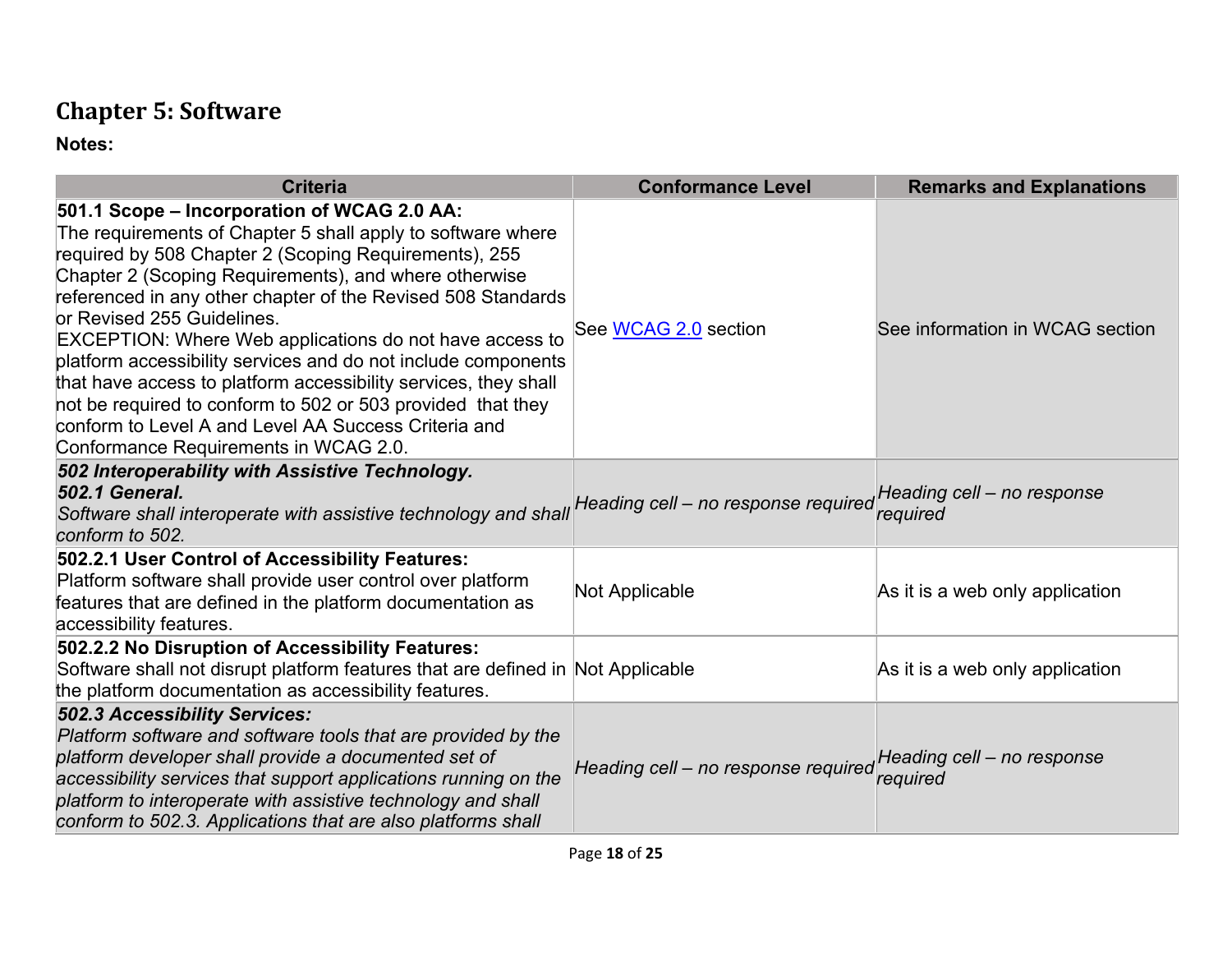| <b>Criteria</b>                                                                                                   | <b>Conformance Level</b> | <b>Remarks and Explanations</b> |
|-------------------------------------------------------------------------------------------------------------------|--------------------------|---------------------------------|
| expose the underlying platform accessibility services or<br>implement other documented accessibility services.    |                          |                                 |
| 502.3.1 Object Information:                                                                                       |                          |                                 |
| The object role, state(s), properties, boundary, name, and<br>description shall be programmatically determinable. | Not Applicable           | As it is a web only application |
| 502.3.2 Modification of Object Information:                                                                       |                          |                                 |
| States and properties that can be set by the user shall be                                                        | Not Applicable           | As it is a web only application |
| capable of being set programmatically, including through                                                          |                          |                                 |
| assistive technology.                                                                                             |                          |                                 |
| 502.3.3 Row, Column, and Headers:                                                                                 |                          |                                 |
| If an object is in a data table, the occupied rows and columns, Not Applicable                                    |                          | As it is a web only application |
| and any headers associated with those rows or columns, shall                                                      |                          |                                 |
| be programmatically determinable.                                                                                 |                          |                                 |
| 502.3.4 Values:                                                                                                   |                          |                                 |
| Any current value(s), and any set or range of allowable values                                                    | Not Applicable           | As it is a web only application |
| associated with an object, shall be programmatically                                                              |                          |                                 |
| determinable.                                                                                                     |                          |                                 |
| 502.3.5 Modification of Values:                                                                                   |                          |                                 |
| Values that can be set by the user shall be capable of being                                                      | Not Applicable           | As it is a web only application |
| set programmatically, including through assistive technology.                                                     |                          |                                 |
| 502.3.6 Label Relationships:                                                                                      |                          |                                 |
| Any relationship that a component has as a label for another                                                      |                          |                                 |
| component, or of being labeled by another component, shall                                                        | Not Applicable           | As it is a web only application |
| be programmatically determinable.                                                                                 |                          |                                 |
| 502.3.7 Hierarchical Relationships:                                                                               |                          |                                 |
| Any hierarchical (parent-child) relationship that a component                                                     | Not Applicable           | As it is a web only application |
| has as a container for, or being contained by, another                                                            |                          |                                 |
| component shall be programmatically determinable.                                                                 |                          |                                 |
| 502.3.8 Text:                                                                                                     |                          |                                 |
| The content of text objects, text attributes, and the boundary                                                    | Not Applicable           | As it is a web only application |
| of text rendered to the screen, shall be programmatically                                                         |                          |                                 |
| determinable.                                                                                                     |                          |                                 |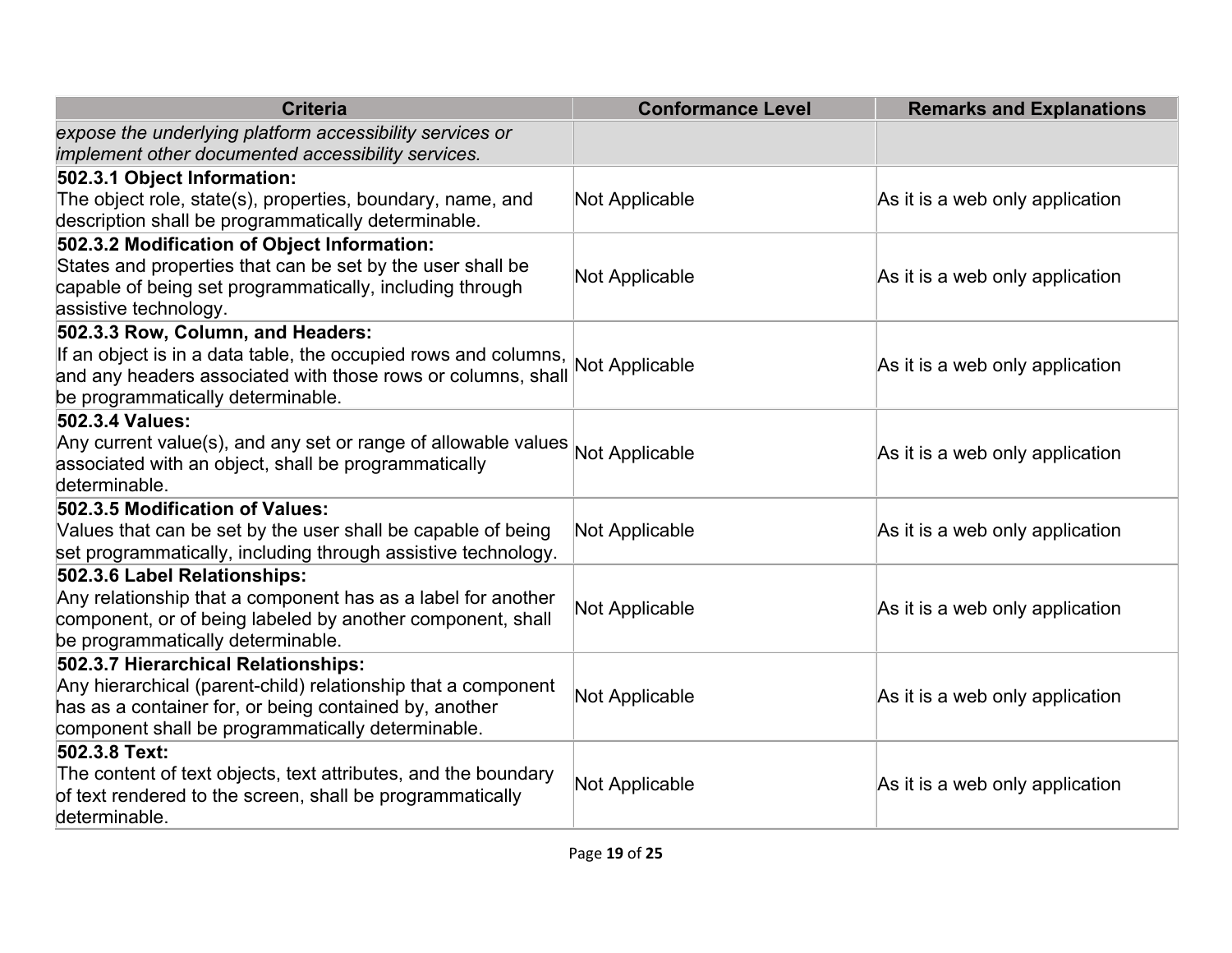| <b>Criteria</b>                                                                                                                            | <b>Conformance Level</b> | <b>Remarks and Explanations</b> |
|--------------------------------------------------------------------------------------------------------------------------------------------|--------------------------|---------------------------------|
| 502.3.9 Modification of Text:                                                                                                              |                          |                                 |
| Text that can be set by the user shall be capable of being set Not Applicable<br>programmatically, including through assistive technology. |                          | As it is a web only application |
| 502.3.10 List of Actions:                                                                                                                  |                          |                                 |
| A list of all actions that can be executed on an object shall be                                                                           | Not Applicable           | As it is a web only application |
| programmatically determinable.                                                                                                             |                          |                                 |
| 502.3.11 Actions on Objects:                                                                                                               |                          |                                 |
| Applications shall allow assistive technology to                                                                                           | Not Applicable           | As it is a web only application |
| programmatically execute available actions on objects.                                                                                     |                          |                                 |
| <b>502.3.12 Focus Cursor:</b>                                                                                                              |                          |                                 |
| Applications shall expose information and mechanisms                                                                                       | Not Applicable           | As it is a web only application |
| hecessary to track focus, text insertion point, and selection                                                                              |                          |                                 |
| attributes of user interface components.                                                                                                   |                          |                                 |
| 502.3.13 Modification of Focus Cursor:                                                                                                     |                          |                                 |
| Focus, text insertion point, and selection attributes that can be<br>set by the user shall be capable of being set                         |                          |                                 |
| programmatically, including through the use of assistive                                                                                   | Not Applicable           | As it is a web only application |
| technology.                                                                                                                                |                          |                                 |
| 502.3.14 Event Notification:                                                                                                               |                          |                                 |
| Notification of events relevant to user interactions, including                                                                            |                          |                                 |
| but not limited to, changes in the component's state(s), value,                                                                            | Not Applicable           | As it is a web only application |
| hame, description, or boundary, shall be available to assistive                                                                            |                          |                                 |
| technology.                                                                                                                                |                          |                                 |
| 502.4 Platform Accessibility Features:                                                                                                     |                          |                                 |
| Platforms and platform software shall conform to the                                                                                       |                          |                                 |
| requirements in ANSI/HFES 200.2, Human Factors                                                                                             |                          |                                 |
| Engineering of Software User Interfaces - Part 2:                                                                                          |                          |                                 |
| Accessibility (2008) listed below:                                                                                                         | Not Applicable           | As it is a web only application |
| A. Section 9.3.3 Enable sequential entry of multiple (chorded)                                                                             |                          |                                 |
| keystrokes;                                                                                                                                |                          |                                 |
| B. Section 9.3.4 Provide adjustment of delay before key                                                                                    |                          |                                 |
| acceptance;                                                                                                                                |                          |                                 |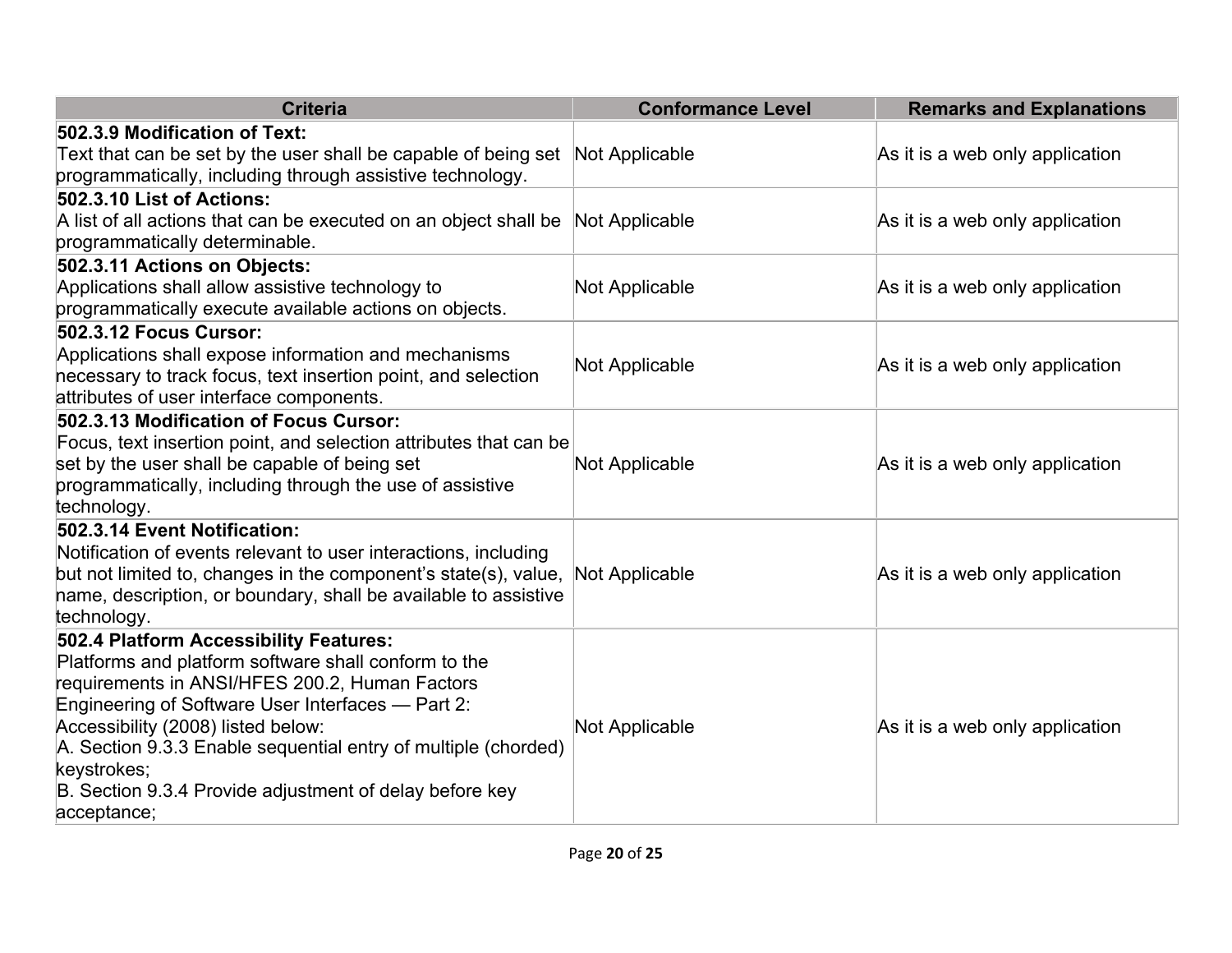| <b>Criteria</b>                                                                                                                                                                                                                                                                                                                                          | <b>Conformance Level</b>            | <b>Remarks and Explanations</b>        |
|----------------------------------------------------------------------------------------------------------------------------------------------------------------------------------------------------------------------------------------------------------------------------------------------------------------------------------------------------------|-------------------------------------|----------------------------------------|
| C. Section 9.3.5 Provide adjustment of same-key double-<br>strike acceptance;                                                                                                                                                                                                                                                                            |                                     |                                        |
| D. Section 10.6.7 Allow users to choose visual alternative for<br>audio output;                                                                                                                                                                                                                                                                          |                                     |                                        |
| E. Section 10.6.8 Synchronize audio equivalents for visual<br>events;                                                                                                                                                                                                                                                                                    |                                     |                                        |
| F. Section 10.6.9 Provide speech output services; and<br>G. Section 10.7.1 Display any captions provided.                                                                                                                                                                                                                                                |                                     |                                        |
| 503 Applications.<br>503.1 General. Applications shall conform to 503.                                                                                                                                                                                                                                                                                   | Heading cell - no response required | Heading cell - no response<br>required |
| 503.2 User Preferences:<br>Applications shall permit user preferences from platform<br>settings for color, contrast, font type, font size, and focus<br>cursor.<br><b>EXCEPTION: Applications that are designed to be isolated</b><br>from their underlying platform software, including Web<br>applications, shall not be required to conform to 503.2. | Not Applicable                      | As it is a web only application        |
| 503.3 Alternative User Interfaces:<br>Where an application provides an alternative user interface<br>that functions as assistive technology, the application shall<br>use platform and other industry standard accessibility<br>services.                                                                                                                | Not Applicable                      | As it is a web only application        |
| 503.4 User Controls for Captions and Audio Description:<br>Where ICT displays video with synchronized audio, ICT shall<br>provide user controls for closed captions and audio<br>descriptions conforming to 503.4.                                                                                                                                       | Heading cell - no response required | Heading cell - no response<br>required |
| 503.4.1 Caption Controls:<br>Where user controls are provided for volume adjustment, ICT<br>shall provide user controls for the selection of captions at the<br>same menu level as the user controls for volume or program<br>selection.                                                                                                                 | Not Applicable                      | As it is a web only application        |
| 503.4.2 Audio Description Controls:                                                                                                                                                                                                                                                                                                                      | Not Applicable                      | As it is a web only application        |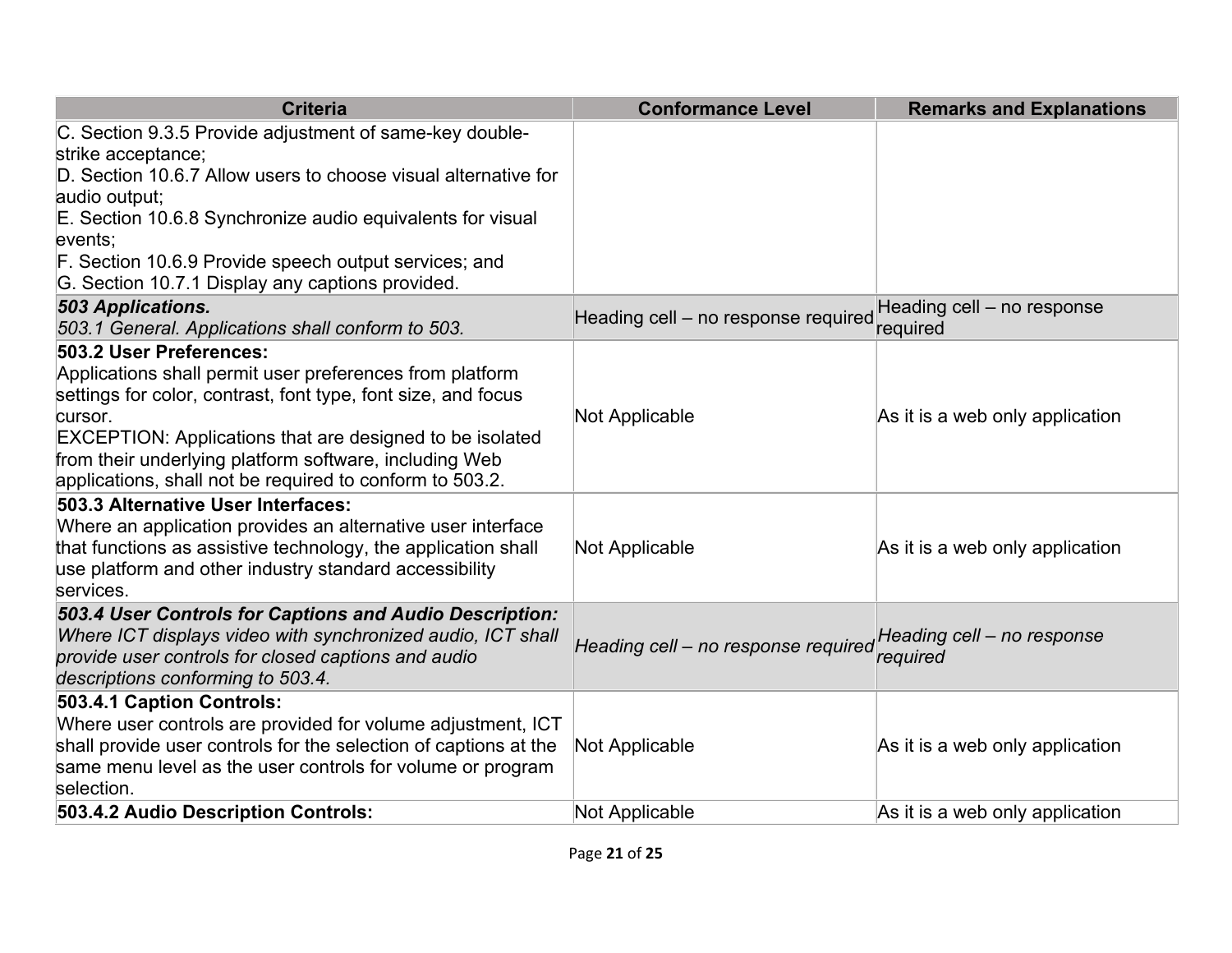| <b>Criteria</b>                                                                                                                                                                                                                                                                                                                                                                                                                                                                                                                                                                                                                   | <b>Conformance Level</b>            | <b>Remarks and Explanations</b>                                                          |
|-----------------------------------------------------------------------------------------------------------------------------------------------------------------------------------------------------------------------------------------------------------------------------------------------------------------------------------------------------------------------------------------------------------------------------------------------------------------------------------------------------------------------------------------------------------------------------------------------------------------------------------|-------------------------------------|------------------------------------------------------------------------------------------|
| Where user controls are provided for program selection, ICT<br>shall provide user controls for the selection of audio<br>descriptions at the same menu level as the user controls for<br>volume or program selection.                                                                                                                                                                                                                                                                                                                                                                                                             |                                     |                                                                                          |
| 504 Authoring Tools.<br><b>504.1 General.</b><br>Where an application is an authoring tool, the application shall<br>conform to 504 to the extent that information required for<br>accessibility is supported by the destination format.                                                                                                                                                                                                                                                                                                                                                                                          | Heading cell - no response required | Heading cell - no response<br>required                                                   |
| 504.2 Content Creation or Editing (if not authoring tool,<br>enter "not applicable"):<br>Authoring tools shall provide a mode of operation to create or<br>edit content that conforms to Level A and Level AA Success<br>Criteria and Conformance Requirements in WCAG 2.0 for all<br>supported features and, as applicable, to file formats<br>supported by the authoring tool. Authoring tools shall permit<br>authors the option of overriding information required for<br>accessibility.<br><b>EXCEPTION: Authoring tools shall not be required to conform</b><br>to 504.2 when used to directly edit plain text source code. | See WCAG 2.0 section                | See information in WCAG section                                                          |
| 504.2.1 Preservation of Information Provided for<br><b>Accessibility in Format Conversion:</b><br>Authoring tools shall, when converting content from one<br>format to another or saving content in multiple formats,<br>preserve the information required for accessibility to the extent<br>that the information is supported by the destination format.                                                                                                                                                                                                                                                                        | Not Applicable                      | There is no option in the application<br>to convert the content in different<br>formats. |
| 504.2.2 PDF Export:<br>Authoring tools capable of exporting PDF files that conform to<br>ISO 32000-1:2008 (PDF 1.7) shall also be capable of<br>exporting PDF files that conform to ANSI/AIIM/ISO 14289-                                                                                                                                                                                                                                                                                                                                                                                                                          | Not Applicable                      | There is no PDF export functionality<br>in the application.                              |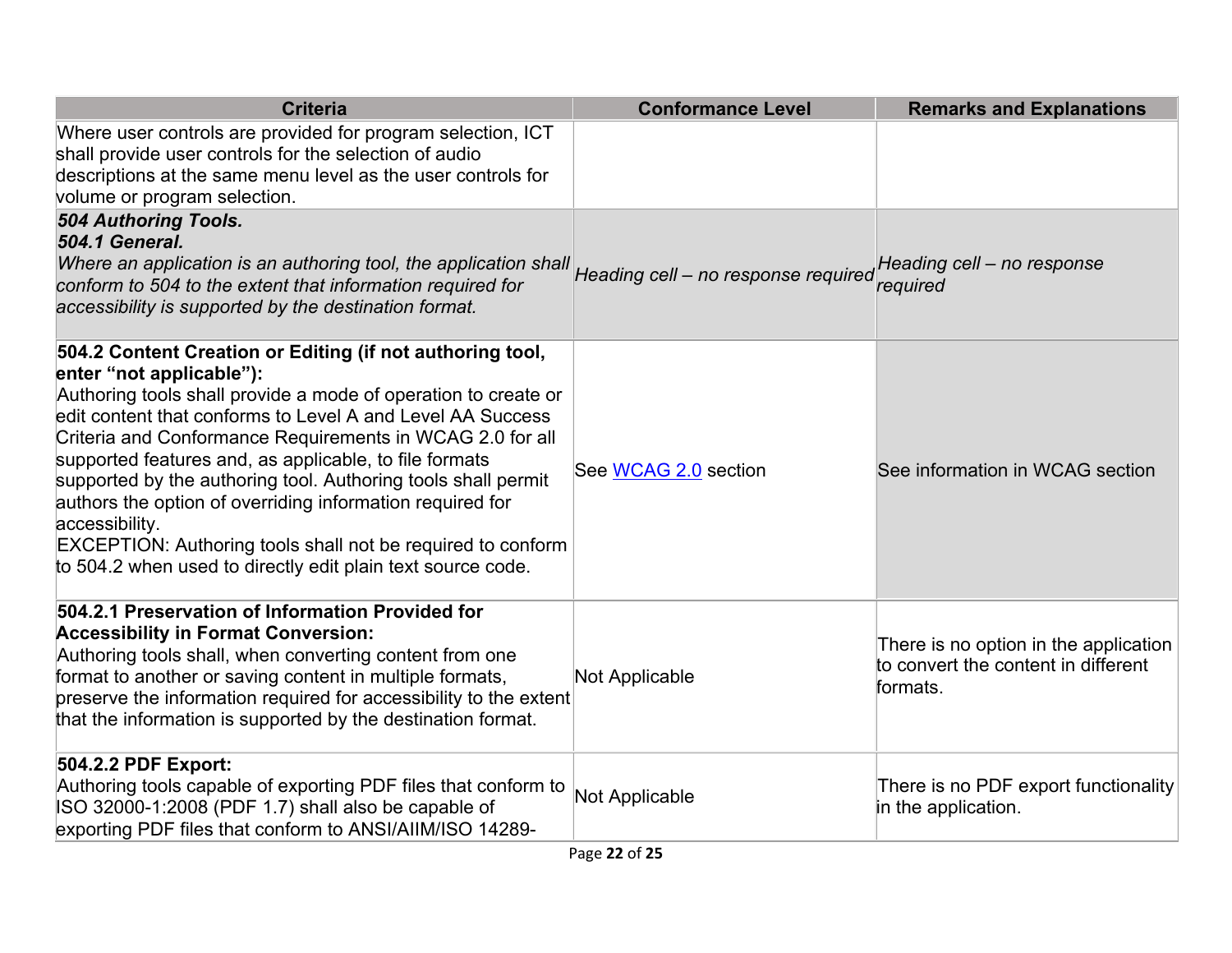| <b>Criteria</b>                                                                                                                                                                                                                                                                                                                                 | <b>Conformance Level</b> | <b>Remarks and Explanations</b>                              |
|-------------------------------------------------------------------------------------------------------------------------------------------------------------------------------------------------------------------------------------------------------------------------------------------------------------------------------------------------|--------------------------|--------------------------------------------------------------|
| $1:2016$ (PDF/UA-1).                                                                                                                                                                                                                                                                                                                            |                          |                                                              |
| <b>504.3 Prompts:</b><br>Authoring tools shall provide a mode of operation that prompts<br>authors to create content that conforms to Level A and Level<br>AA Success Criteria and Conformance Requirements in<br>WCAG 2.0 for supported features and, as applicable, to file<br>formats supported by the authoring tool.                       | Not Applicable           | There is no option to attach an<br>image in the application. |
| 504.4 Templates:<br>Where templates are provided, templates allowing content<br>creation that conforms to Level A and Level AA Success<br>Criteria and Conformance Requirements in WCAG 2.0 shall<br>be provided for a range of template uses for supported<br>features and, as applicable, to file formats supported by the<br>authoring tool. | Not Applicable           | No template pages are observed in<br>the scope of testing.   |

#### **Chapter 6: Support Documentation and Services**

| <b>Criteria</b>                                                                                                                                                                                                                                                                                                                        | <b>Conformance Level</b>                                       | <b>Remarks and Explanations</b> |
|----------------------------------------------------------------------------------------------------------------------------------------------------------------------------------------------------------------------------------------------------------------------------------------------------------------------------------------|----------------------------------------------------------------|---------------------------------|
| 601.1 Scope:<br>The technical requirements in Chapter 6 shall apply to ICT<br>support documentation and services where required by 508<br>Chapter 2 (Scoping Requirements), 255 Chapter 2 (Scoping<br>Requirements), and where otherwise referenced in any other<br>chapter of the Revised 508 Standards or Revised 255<br>Guidelines. | Heading cell - no response required Heading cell - no response | required                        |
| <b>602 Support Documentation.</b><br>602.1 General. Documentation that supports the use of ICT<br>shall conform to 602.                                                                                                                                                                                                                | Heading cell - no response required Heading cell - no response | required                        |
| 602.2 Accessibility and Compatibility Features:<br>Documentation shall list and explain how to use the<br>accessibility and compatibility features required by Chapters 4                                                                                                                                                              | Not Evaluated                                                  | This section is not in scope    |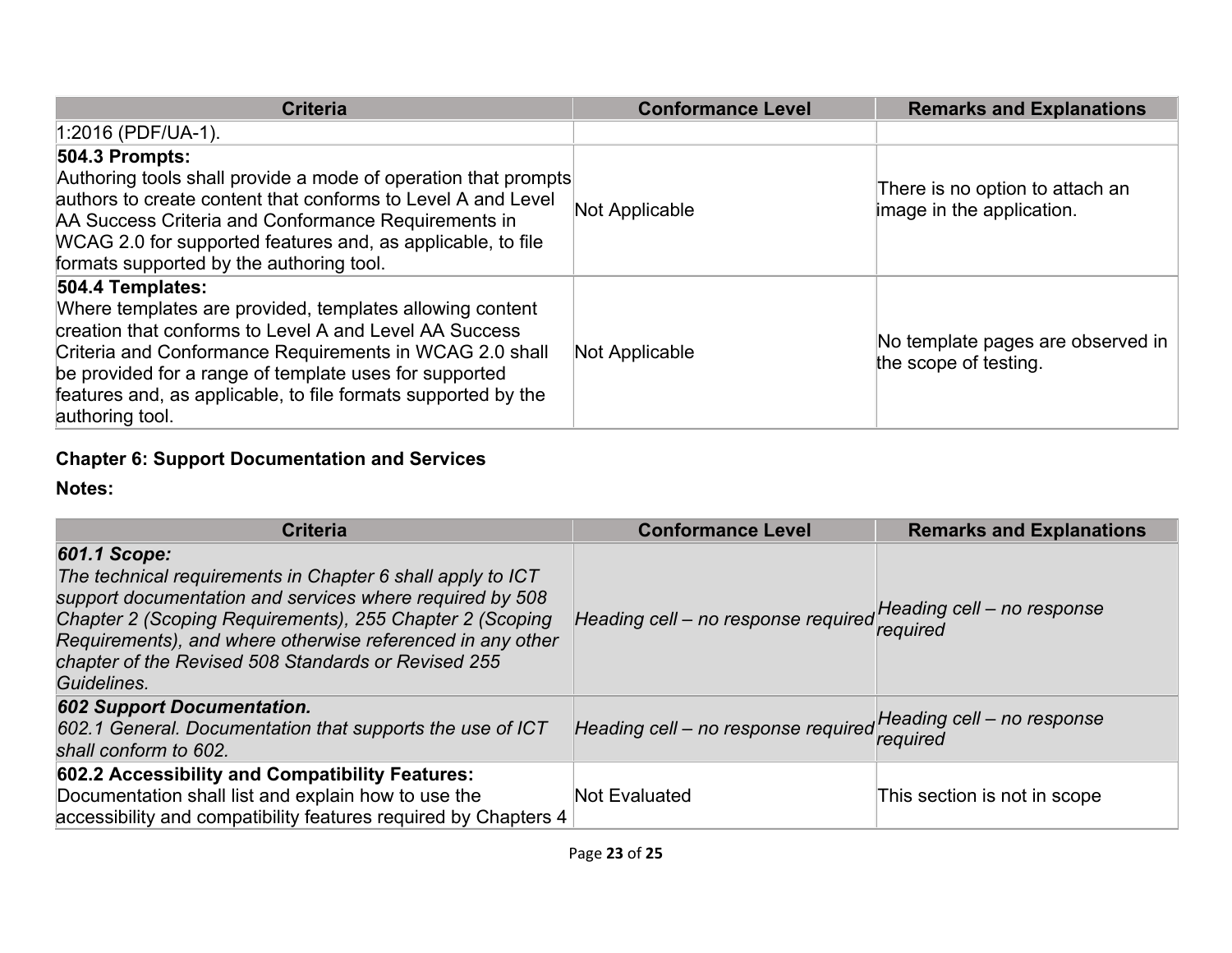| <b>Criteria</b>                                                                                                                                                                                                                                                    | <b>Conformance Level</b>            | <b>Remarks and Explanations</b>        |
|--------------------------------------------------------------------------------------------------------------------------------------------------------------------------------------------------------------------------------------------------------------------|-------------------------------------|----------------------------------------|
| and 5. Documentation shall include accessibility features that<br>are built-in and accessibility features that provide compatibility<br>with assistive technology.                                                                                                 |                                     |                                        |
| 602.3 Electronic Support Documentation:<br>Documentation in electronic format, including Web-based self-<br>service support, shall conform to Level A and Level AA<br>Success Criteria and Conformance Requirements in WCAG<br>2.0.                                | See WCAG 2.0 section                | See information in WCAG section        |
| 602.4 Alternate Formats for Non-Electronic Support<br>Documentation:<br>Where support documentation is only provided in non-<br>electronic formats, alternate formats usable by individuals with<br>disabilities shall be provided upon request.                   | Not Evaluated                       | This section is not in scope           |
| <b>603 Support Services.</b><br>603.1 General. ICT support services including, but not limited<br>to, help desks, call centers, training services, and automated<br>self-service technical support, shall conform to 603.                                          | Heading cell - no response required | Heading cell – no response<br>required |
| 603.2 Information on Accessibility and Compatibility<br><b>Features:</b><br>ICT support services shall include information on the<br>accessibility and compatibility features required by 602.2.                                                                   | <b>Not Evaluated</b>                | This section is not in scope           |
| 603.3 Accommodation of Communication Needs:<br>Support services shall be provided directly to the user or<br>through a referral to a point of contact. Such ICT support<br>services shall accommodate the communication needs of<br>individuals with disabilities. | <b>Not Evaluated</b>                | This section is not in scope           |